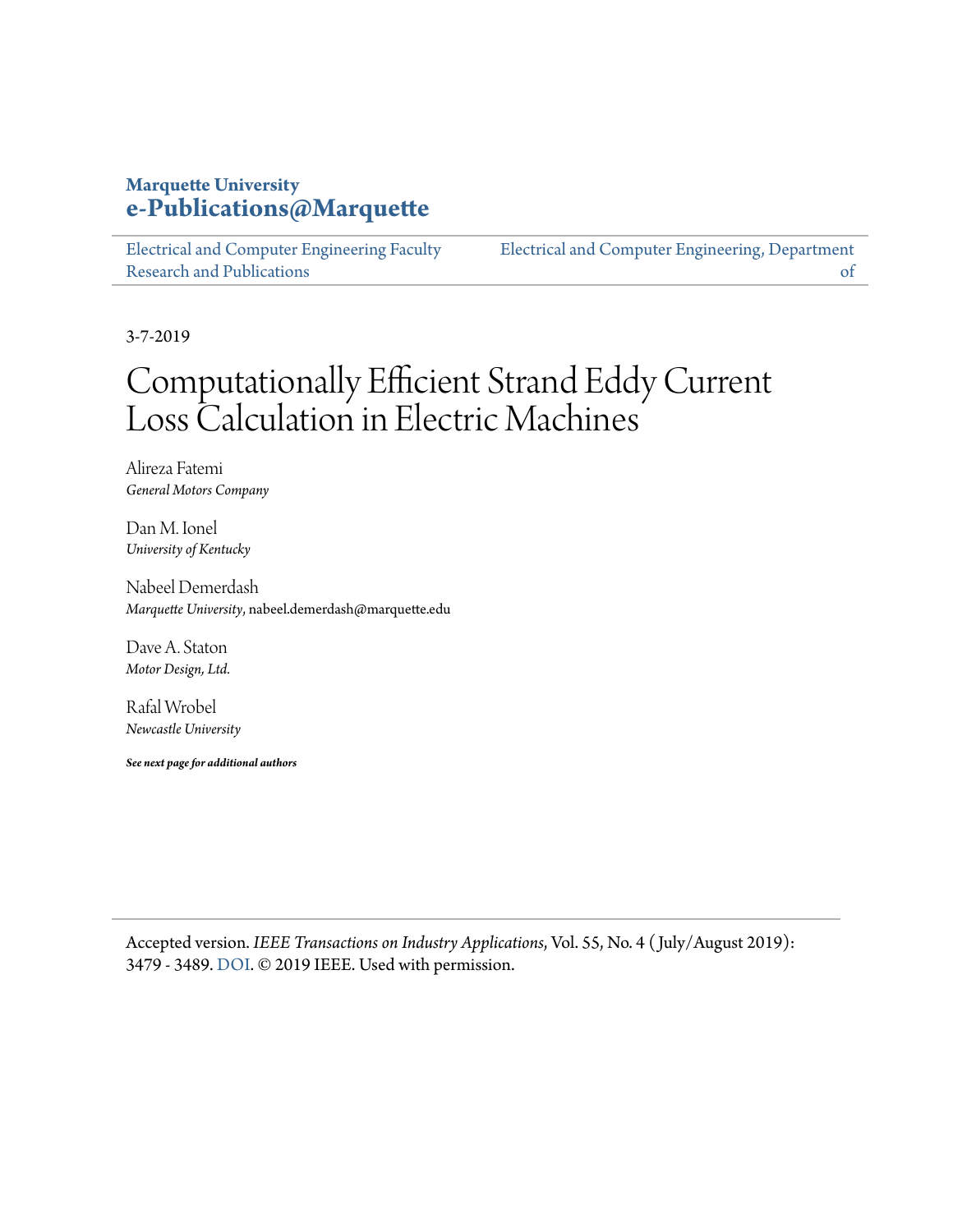#### **Authors**

Alireza Fatemi, Dan M. Ionel, Nabeel Demerdash, Dave A. Staton, Rafal Wrobel, and Yew Chuan Chong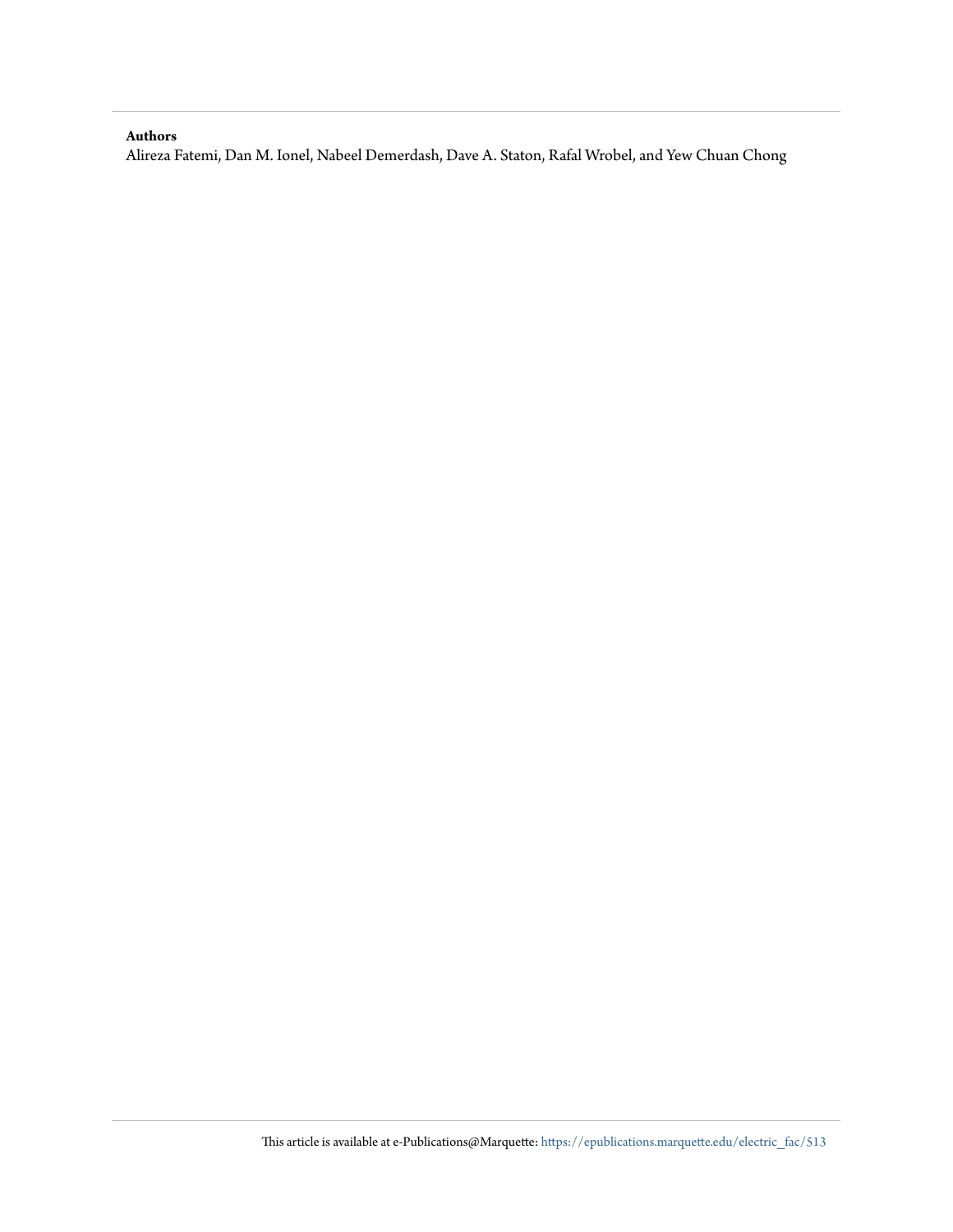### **Marquette University**

### **e-Publications@Marquette**

### *Electrical Engineering Faculty Research and Publications/College of Engineering*

*This paper is NOT THE PUBLISHED VERSION;* **but the author's final, peer-reviewed manuscript.** The published version may be accessed by following the link in thE citation below.

*IEEE Transactions on Industry Applications*, Vol. 55, No. 4 (July 2019): 3479-3489. DOI. This article is © IEEE and permission has been granted for this version to appear in [e-Publications@Marquette.](http://epublications.marquette.edu/) IEEE does not grant permission for this article to be further copied/distributed or hosted elsewhere without the express permission from IEEE.

# Computationally Efficient Strand Eddy Current Loss Calculation in Electric Machines

Alireza Fatemi Global Research and Development Department, Warren Technical Center, General Motors Company, Warren, MI, USA

Dan M. Ionel Department of Electrical and Computer Engineering, University of Kentucky, Lexington, KY, USA

Nabeel A. O. Demerdash Department of Electrical and Computer Engineering, Marquette University, Milwaukee, WI, USA

Dave A. Staton Motor Design Ltd., Ellesmere, U.K.

Rafal Wrobel Newcastle University, Newcastle upon Tyne, U.K.

Yew Chuan Chong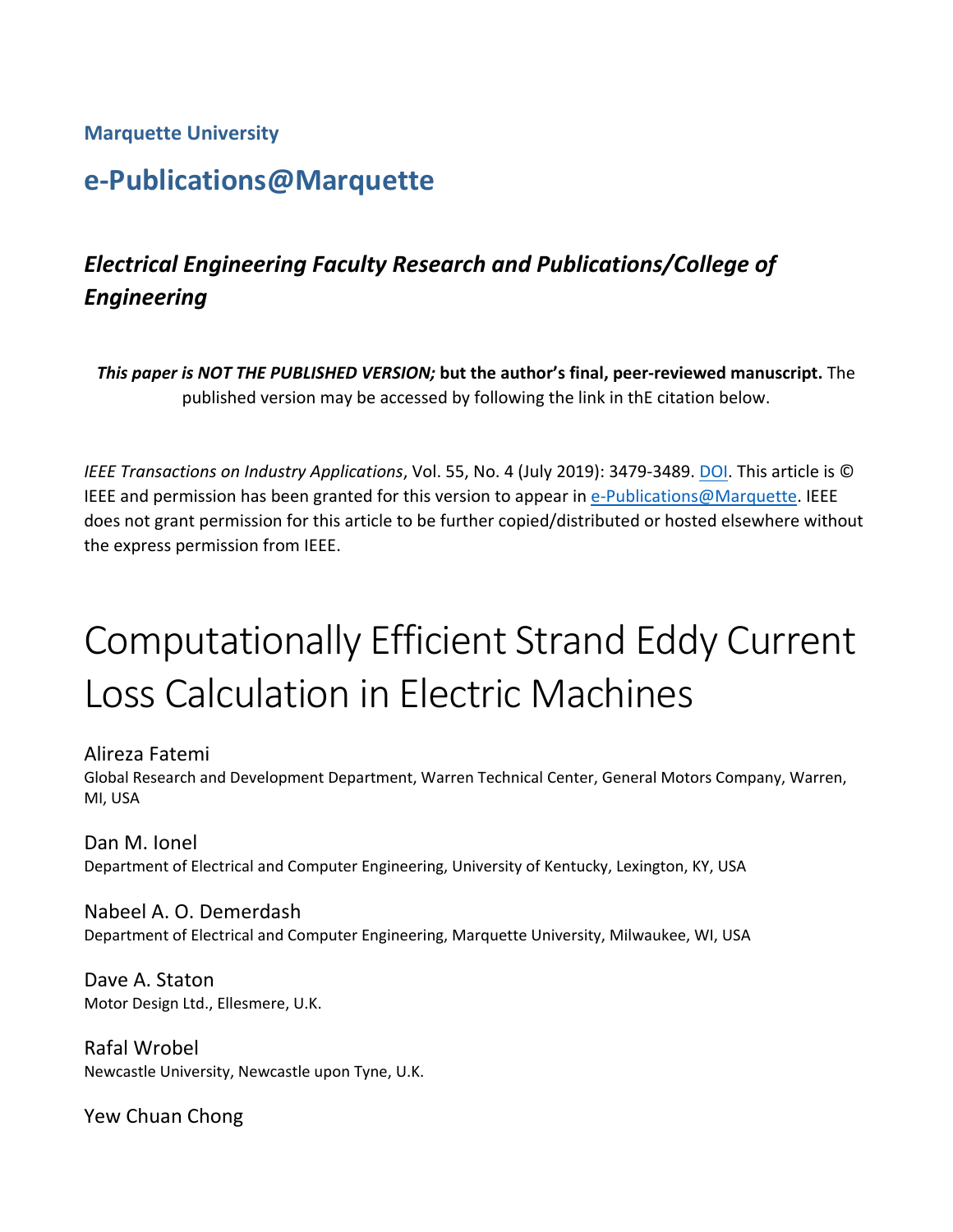### Abstract:

A fast finite element (FE) based method for the calculation of eddy current losses in the stator windings of randomly wound electric machines is presented in this paper. The method is particularly suitable for implementation in large-scale design optimization algorithms where a qualitative characterization of such losses at higher speeds is most beneficial for identification of the design solutions that exhibit the lowest overall losses including the ac losses in the stator windings. Unlike the common practice of assuming a constant slot fill factor s f for all the design variations, the maximum s f in the developed method is determined based on the individual slot structure/dimensions and strand wire specifications. Furthermore, in lieu of detailed modeling of the conductor strands in the initial FE model, which significantly adds to the complexity of the problem, an alternative rectangular coil modeling subject to a subsequent flux mapping technique for determination of the impinging flux on each individual strand is pursued. Rather than pursuing the precise estimation of ac conductor losses, the research focus of this paper is placed on the development of a computationally efficient technique for the derivation of strand eddy current losses applicable in design optimization, especially where both the electromagnetic and thermal machine behavior are accounted for. A fractional-slot concentrated winding permanent magnet synchronous machine is used for the purpose of this study due to the higher slot leakage flux and slot opening fringing flux of such machines, which are the major contributors to strand eddy current losses in the windings. The analysis is supplemented with an investigation on the influence of the electrical loading on ac winding loss effects for this machine design, a subject that has received less attention in the literature. Experimental ac loss measurements on a 12-slot 10-pole stator assembly will be discussed to verify the existing trends in the simulation results.

### SECTION I. Introduction

The eddy current effects including the skin, strand-level, and bundle-level proximity effects [1] potentially constitute a significant contributor to the overall copper losses in the stator windings of high-speed permanent magnet (PM) machines. Even if preventive measures such as stranding and transposition are adopted, the ac conductor losses in the stator windings of PM motors can still be significant for high power density high speed open-slot fractional-slot concentrated winding (FSCW) machines due to the prevalence of slot leakage flux, and slot opening fringing flux, e.g., see Fig. 1. Common techniques for the estimation of such losses are especially prohibitive for randomly wound coil configurations and require a significant amount of time to formulate and solve the ac electromagnetic (EM) problem at the conductor strand level. The development of a high-fidelity loss characterization method to provide a basis of qualitative ac loss comparison between thousands of design candidates, which is suitable for implementation in large-scale design optimization algorithms, is imperative. In addition to the value of the ac loss, the distribution of the overall copper losses in the stator winding is of interest particularly if coupled thermal–EM design optimization is desired [2], [3].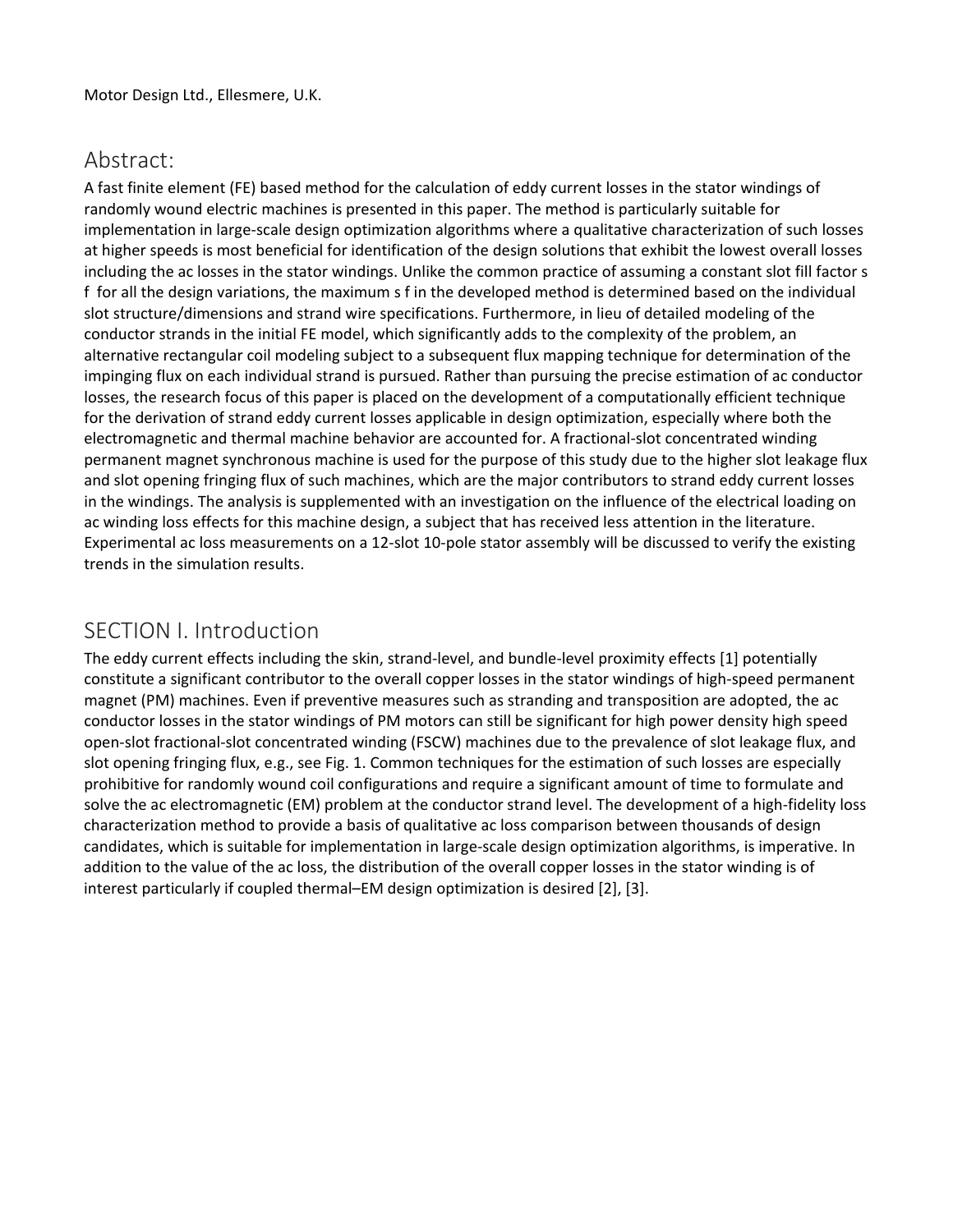

**Fig. 1.**Slot leakage and fringing flux in a typical FSCW PM machine.

In a broad categorization, the popular methods for analysis of eddy current losses in PM machines rely on analytical models as in [4]–[5][6][7][8][9][10][11][12], numerical finite element (FE)/difference analysis as in [13]–[14][15][16], or rely on combined analytical-FE-experimental procedures as in [17]–[18][19]. The analytical models lack the desired accuracy under magnetic core saturation and are not applicable to complex geometry without further compromising the accuracy. The numerical models are not suitable for integration into large-scale design optimization processes due to time-consuming computations. The combined procedures require extensive *a priori* experimentations and are best suited for comparative loss analysis between different motor technologies and winding configurations as opposed to application for large-scale design optimization of one particular configuration.

In this paper, an FE-based modeling technique is presented for estimation of the strand eddy current losses in the stator windings of electric machines, with an emphasis on sinusoidally excited PM synchronous machines. This is in order to include the portion of the ac losses that stems from the presence of slot leakage and fringing fluxes in the performance characterization of such machines. The developed hybrid analytical–numerical loss calculation method is rendered computationally efficient (CE) through adopting several measures, such as alternative coil modeling, which reduces the computation time required for solving the FE model, exploiting the existing electric symmetry in addition to the magnetic periodicity of PM machines with sinusoidal current excitation, and implementing fast analytical techniques for mapping the flux within the slot area, estimating the fill factor and strand locations, and finally characterization of the eddy current losses based on the value of the flux density impinging on each stator winding conductor [20]. The presented loss calculation method does not account for ac losses that are three-dimensional (3-D) in nature [21]; thus, the effects of twisting and transposition throughout the length of the conductors are not considered, neither does it address the circulating losses appearing in bundled conductors [17], [22], as these losses do not occur at the strand level. However, the presented method accounts for the effects of motion, saturation, and interaction between stator and rotor magnetomotive forces, and provides a reasonable compromise between computational time and accuracy, which makes it suitable for application in the large-scale design optimization of PM machines in the initial stages of the design. Examples of such large-scale design optimization algorithms in which thousands of design candidates with several control parameters are evaluated are reported in [23]–[24][25][26][27][28].

Using the developed method, strand eddy current losses under various loading conditions are computed and the existing trends between the ratio of ac to dc losses,  $P_{ac}/P_{dc}$ , with respect to the loading level are studied. Through this analysis, it is demonstrated that the traditional figure of merit for comparison of ac losses in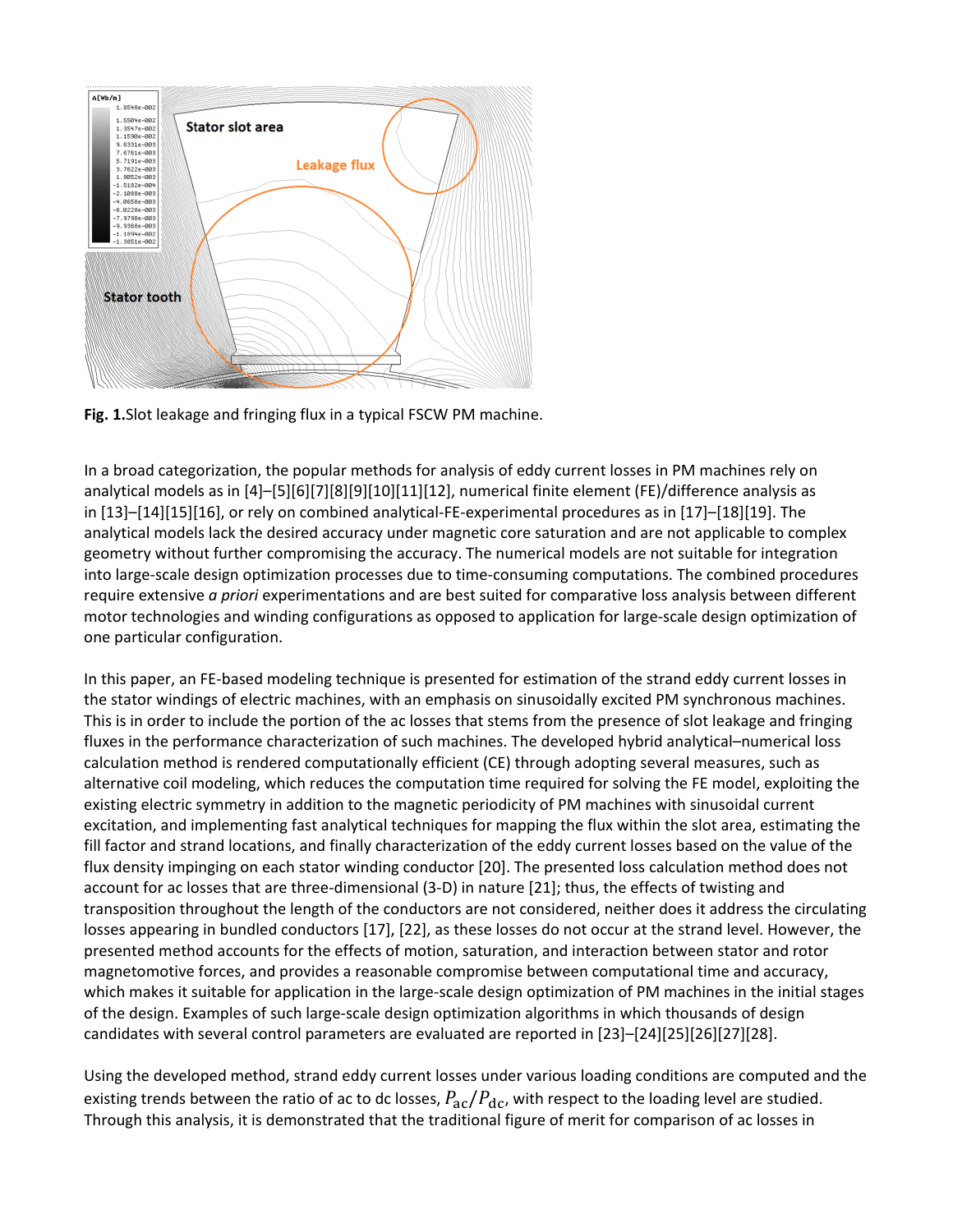electric machines, which is established by the ratio of ac to dc resistance,  $R_{ac}/R_{dc}$ , is by definition incapable of modeling the effects of the loading level on the ratio of  $P_{\rm ac}/P_{\rm dc}$ .

This paper is organized as follows. Section II provides a brief review example of previous studies on characterization of the eddy current losses in electric machines. The proposed method of eddy current loss calculation is described step by step in Section III, and is further discussed through a case-study analysis in Section IV. Finally, Section V is dedicated to conclusions and future work.

### SECTION II. Strand Eddy Current Loss Characterization

Analytical models for the calculation of eddy current losses in electric machines are reported for 1-D single-slot models as in [8], 2-D single-slot models as in [9], or 2-D machine models as in [10]. These methods provide an insight into the nature of the eddy current losses but do not accurately account for the non-linearity of the magnetic core, and are difficult to apply to complex machine geometries.

Numerical models require a significantly large number of elements in the stator slots and are therefore timeconsuming to solve. In some studies with detailed coil models [13], [15], a uniform distribution of current is assumed in the conductors so that a time-stepping magnetostatic solution, i.e., magnetostatic solutions at different rotor positions, can be performed. Subsequently, a detailed distribution of the radial and tangential components of flux density  $B_{RT}$ in each stator slot is obtained by establishing a fine grid over each slot pitch of the stator from one tooth axis to the next. These values are used in a numerical harmonic analysis expressed by

$$
B_{R,T}(t) = \sum_{k=1}^{\infty} |B_{2k-1,(R,T)}| \sin((2k-1)\omega t - \phi_{2k-1,(R,T)}) \quad (1)
$$

where  $\omega$  is the fundamental frequency of the rotating magnetic field.

Accordingly, the eddy current loss  $P_e$  in watts per strand per depth of axial length, for a rectangular copper strand of width a and height b subject to a uniform time-varying flux density of  $(1)$ , can be obtained using

$$
P_e = ab \sum_{k=1}^{\infty} \frac{(2k-1)^2 \omega^2}{24\rho} (|B_{2k-1,R}|^2 a^2 + |B_{2k-1,T}|^2 b^2)
$$
  
×  $\eta_{2k-1}$  (2)

where the skin effect coefficient  $\eta_{2k-1}$  is given by [29]

$$
\eta_{2k-1} = \frac{3}{4\alpha_{2k-1}^2} \frac{\sinh(2\alpha_{2k-1}) - \sin(2\alpha_{2k-1})}{\cosh(2\alpha_{2k-1}) - \cos(2\alpha_{2k-1})}
$$
  

$$
\alpha_{2k-1} = \frac{a}{6320} \sqrt{\frac{\mu_r(2k-1)f}{\rho}}.
$$
 (3)

In the case of round conductors of diameter d and resistivity  $\rho$ , [\(1\)](https://ieeexplore.ieee.org/document/#deqn1) can be used for calculating the magnitude of the impinging flux  $|B_{2k-1}| = \sqrt{|B_{2k-1,R}|^2 + |B_{2k-1,T}|^2}$ , with the eddy current loss per depth of axial length given by [1]

$$
P_e = \pi d^4 \sum_{k=1}^{\infty} \frac{(2k-1)\omega^2 |B_{2k-1}|^2}{128\rho}.
$$
 (4)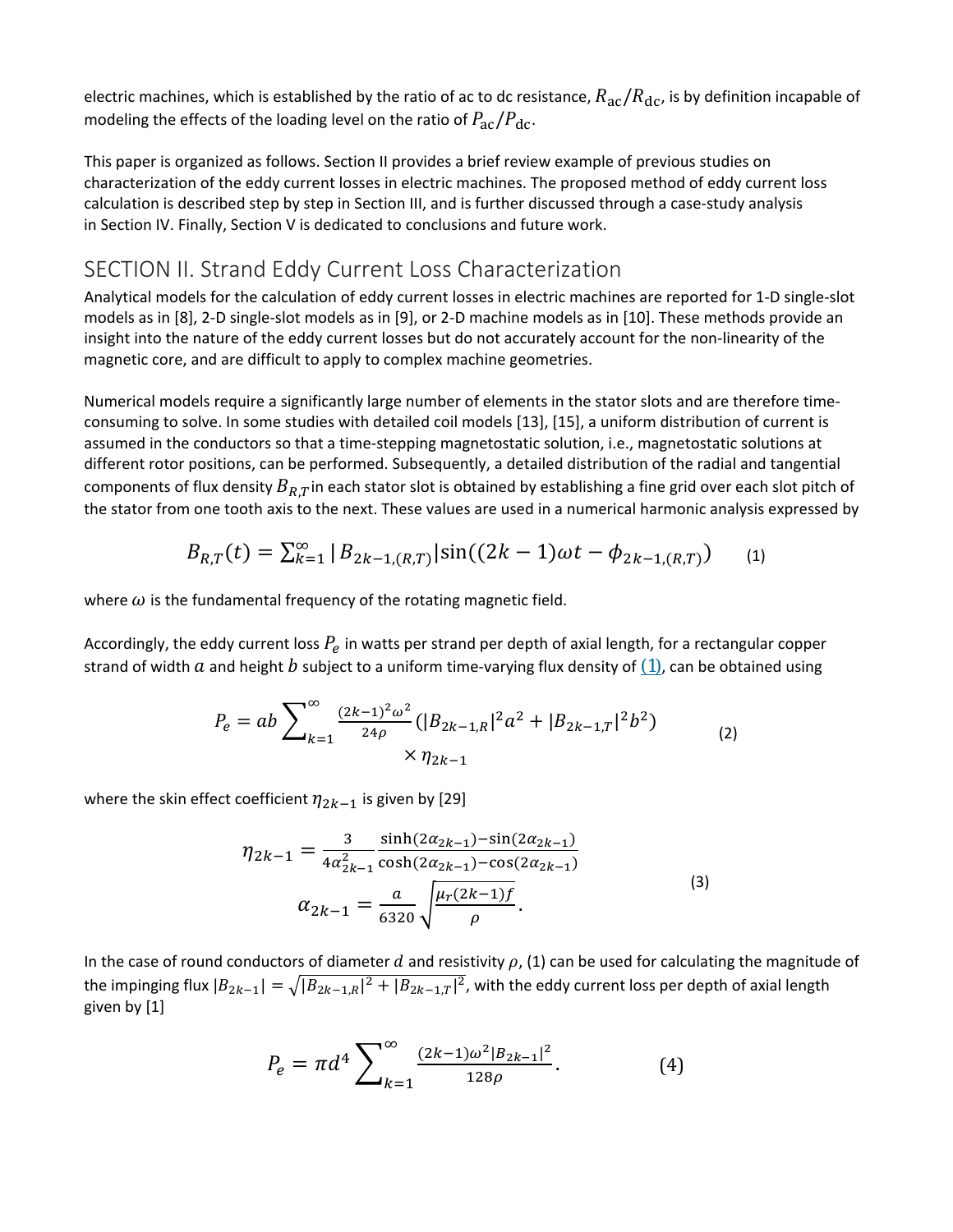The ratio of ac to dc resistance  $r_{ac}$  of round conductors can be modified according to [\(5\)i](https://ieeexplore.ieee.org/document/#deqn5)n order to also include the skin effect [1]

$$
r_{\rm ac} = \frac{d}{8\delta} \text{Re}((1+j)\frac{I_0(\frac{d}{2\delta}(1+j))}{I_1(\frac{d}{2\delta}(1+j))}), \delta = \sqrt{\frac{2\rho}{\omega\mu}}
$$
(5)

where  $I_0$  and  $I_1$  are Bessel functions of zero and first orders, respectively, and  $\delta$  is the skin depth. The solution of  $r_{ac}$  for round conductors is documented through charts and graphs in [1], and can be readily found for a given conductor diameter and excitation frequency.

### SECTION III. FE-Based Eddy Current Loss Estimation for Randomly Wound

### Stator Windings

For a given machine configuration, the distribution of the leakage/fringing flux within any slot is dependent on the following:

- 1. dimensions of the cross section;
- 2. the loading level;
- 3. the location of the conductors within the stator slots;
- 4. the temperatures of components;
- 5. the frequency of operation.

Only a thermally coupled time-stepping transient FE model with detailed knowledge of conductor locations can account for all the aforementioned parameters. The formulation and solution of such an EM problem is an extensively and computationally demanding process, not suitable for early design stage optimization purposes.

In this section, an alternative method will be presented. The steps of this CE loss calculation method, which can be integrated into a large-scale design optimization process, are described in the following section.

### A. Modeling of the Coils

Detailed modeling of the coils in the slots, such as the one shown in Fig. 2(a), adds to the complexity of the FE model, and thus increases the computation time to reach a solution. As opposed to the crude coil model commonly used for EM-FE analysis, as shown in Fig. 2(b), here an alternative representation is developed. According to Fig. 2(c) and (d), the winding is divided into a number of rectangular areas over its radial and tangential dimensions.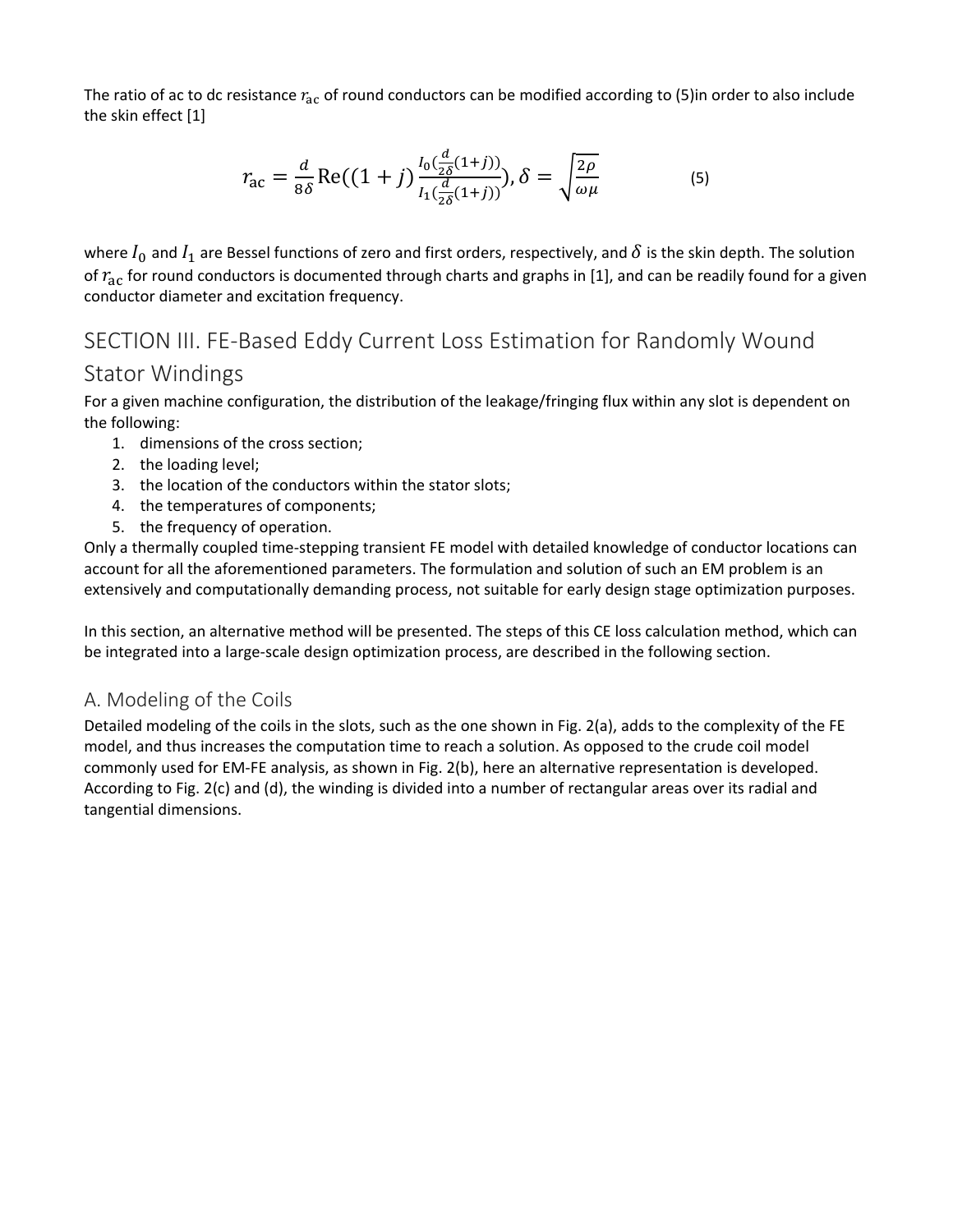

**Fig. 2.** Coil models for FE analysis of a typical electric machine. (a) Detailed model. (b) Common model. (c) Alternative model with identical sections. (d) Alternative model with skewed sections.

The heights and the widths of the sections can be all equal as in Fig. 2(c) or skewed as in Fig. 2(d) to provide more details at the slot opening. The radial and tangential components of the flux densities at the middle of each rectangular section can then be extracted. The sampled B profiles are subsequently used to map the flux density at any point in the slot. The minimum number of sections in each direction of the 2-D slot plane depends on the mapping method implemented for reconstruction of the flux density surface over the winding area in the stator slot. For example, if a polynomial surface fit is used, the number of samples should be chosen according to the order of the polynomial equation representing the surface. Here, 32 sections with equal heights and equal widths are defined, as shown in Fig. 2(c), to be used with the mapping method described in Section III-D.

### B. Extraction of  $B$  Field Profiles Inside the Slot

The value of  $B$  at the middle of each section can be obtained by any time-stepping magnetostatic FE analysis including the CE-FEA method [30]. The CE-FEA method exploits the electric symmetry in the stator windings of sine wave operated/energized PM motors to reconstruct the profile of the flux density waveforms over the full electrical cycle by performing FEA over a window of 60 electrical degree. The CE-FEA method was developed and compared with the detailed time-stepping transient FEA (TS-FEA) in [30]. Subsequently, it was used in large-scale design optimizations of PM machines in [23] and [26]–[28], and also was utilized in calculation of eddy current PM losses in concentrated winding PM machines in [31].

Here, the CE-FEA method is used to extract the radial and tangential components of the sampled  $B$  profiles for the coil pieces shown in Fig. 2(c) for a typical machine under full-load motoring operation with counterclockwise (CCW) rotation. The B profiles for selected sections are shown in Fig. 3(a)–(d). It is interesting to note that the major component of the slot leakage flux is tangential. Furthermore, the decreasing trend of this slot leakage flux from top to bottom of the slot, and from left to right for the motoring operation, should be noted.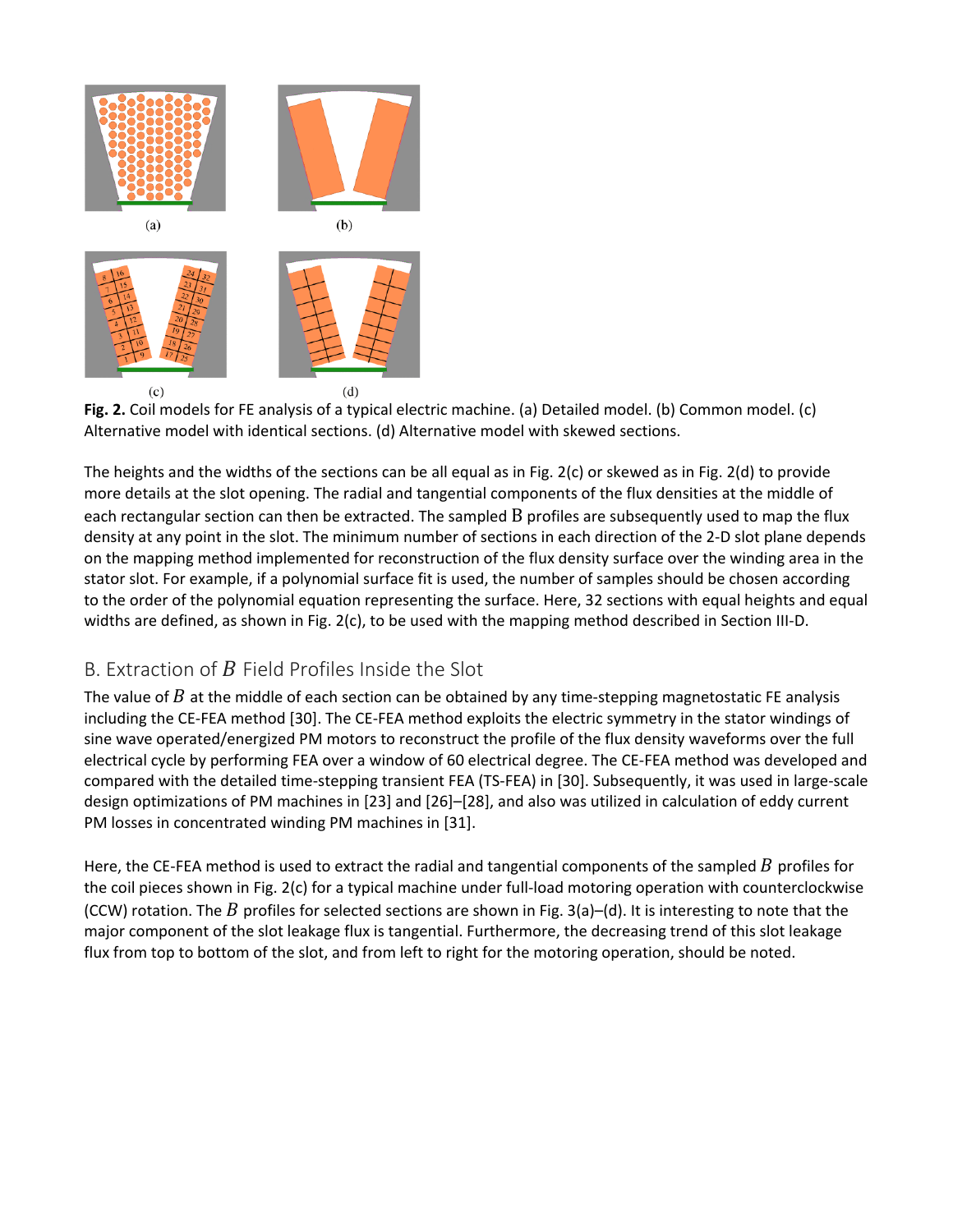

**Fig. 3.** Radial and tangential components of the field sections in Fig. 2(c) for a typical motor under full load. (a) Radial component of B moving into the slot. (b) Radial component of B moving along the slot opening. (c) Tangential component of B moving into the slot. (d) Tangential component of B moving along the slot opening.

C. Determination of the Slot Fill Factor and the Associated Conductor Positions The slot fill factor  $S_f$  is defined as follows:

$$
S_f = \frac{A_{\text{Cu}}}{A_{\text{slot}}} = \frac{n_c \pi d^2}{4A_{\text{slot}}} \tag{6}
$$

where  $A_{\text{Cu}}$  is the copper area within the slot area  $A_{\text{slot}}$ , and  $n_c$  is the number of conductors. In a large-scale design optimization problem, the slot dimensions and area vary between the design candidates. Accordingly, the maximum slot fill factor  $s_{f,max}$  and the location of the conductors vary between the design candidates and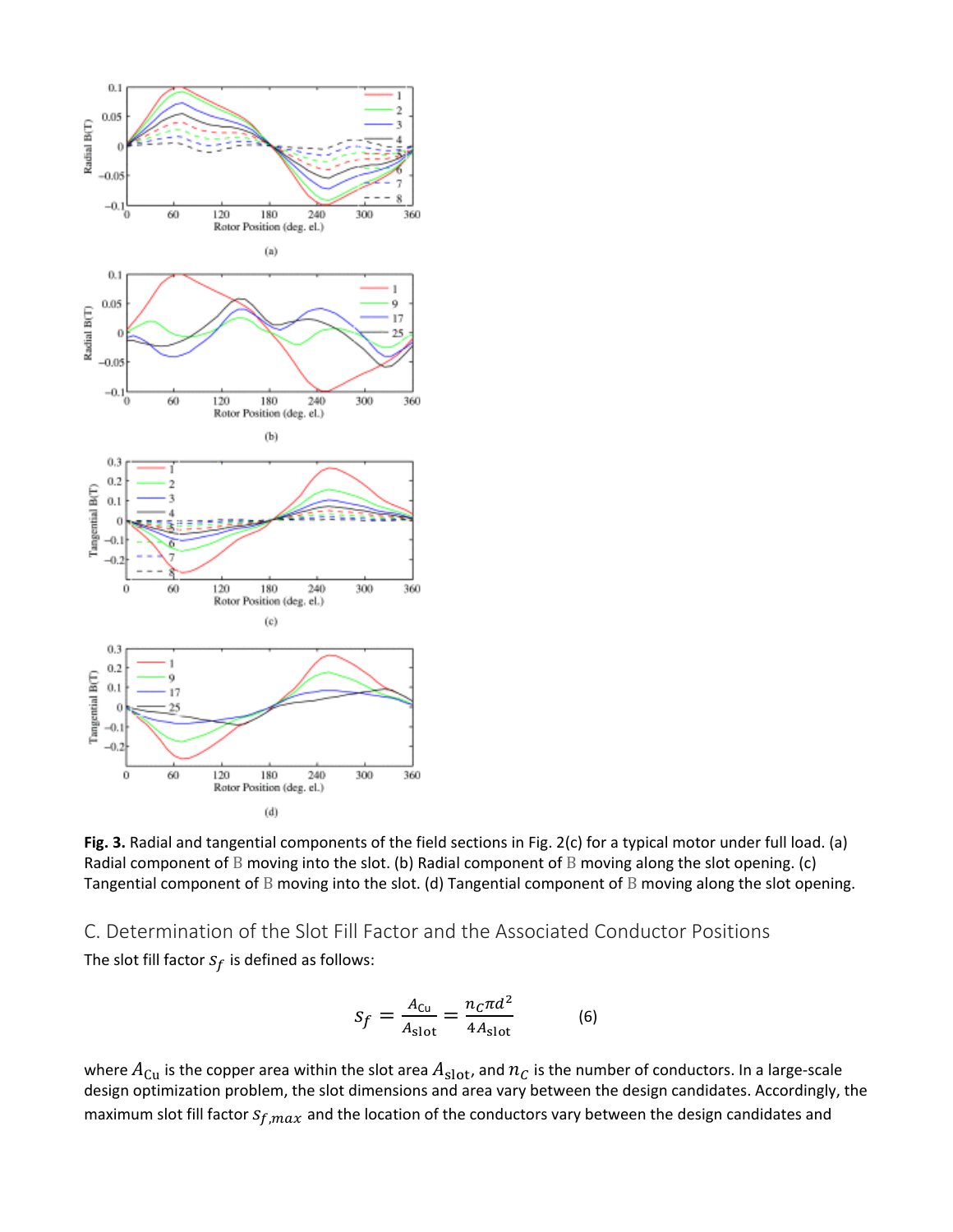should be calculated for each individual design. Here, the  $s_{f,max}$  is needed for the FEA to accurately account for the available ampere turn flowing through the alternate coil model described in the previous section. Furthermore, the conductor positions inside the slot are required for determining the impinging field on each strand in a post-FEA process using the  $B$  samples from FEA. This mapping process will be described in a later section.

Algorithm 1: Algorithm for calculation of fill factor and wire strand locations. **Input:** slot dimensions, wire and insulation specifications

**Output:**  $s_{f,max}$ , strand locations

*Initialization*:

Create slot geometry and wire grid

*LOOP Process*

**for**  $i = 1$  to  $i_{max}$  do

Move the slot over the wire grid by a random number

Identify the location and number of wire strands fitting inside the slot

Calculate  $s_f$ 

**if**  $(s_f > s_{f,max})$  then

 $s_{f,max} = s_f$ 

Store new strand locations

**end if**

**end for**

#### **return**

The method that was implemented here for the calculation of  $s_{f,max}$  and the associated positions of the conductors within the slot, which yields such  $s_{f,max}$ , relies on an optimization approach that is based on random perturbation of the slot geometry [32]. As described in the following and illustrated in Fig. 4, a given slot geometry including slot insulation is randomly moved with respect to a grid of tightly packed circular conductors, the diameter of which corresponds to the gauge and enamel of the wire. The fill factor is then compared for various slot perturbations and strand arrangements to determine the  $s_{f,max}$  and the associated locationsof the strands.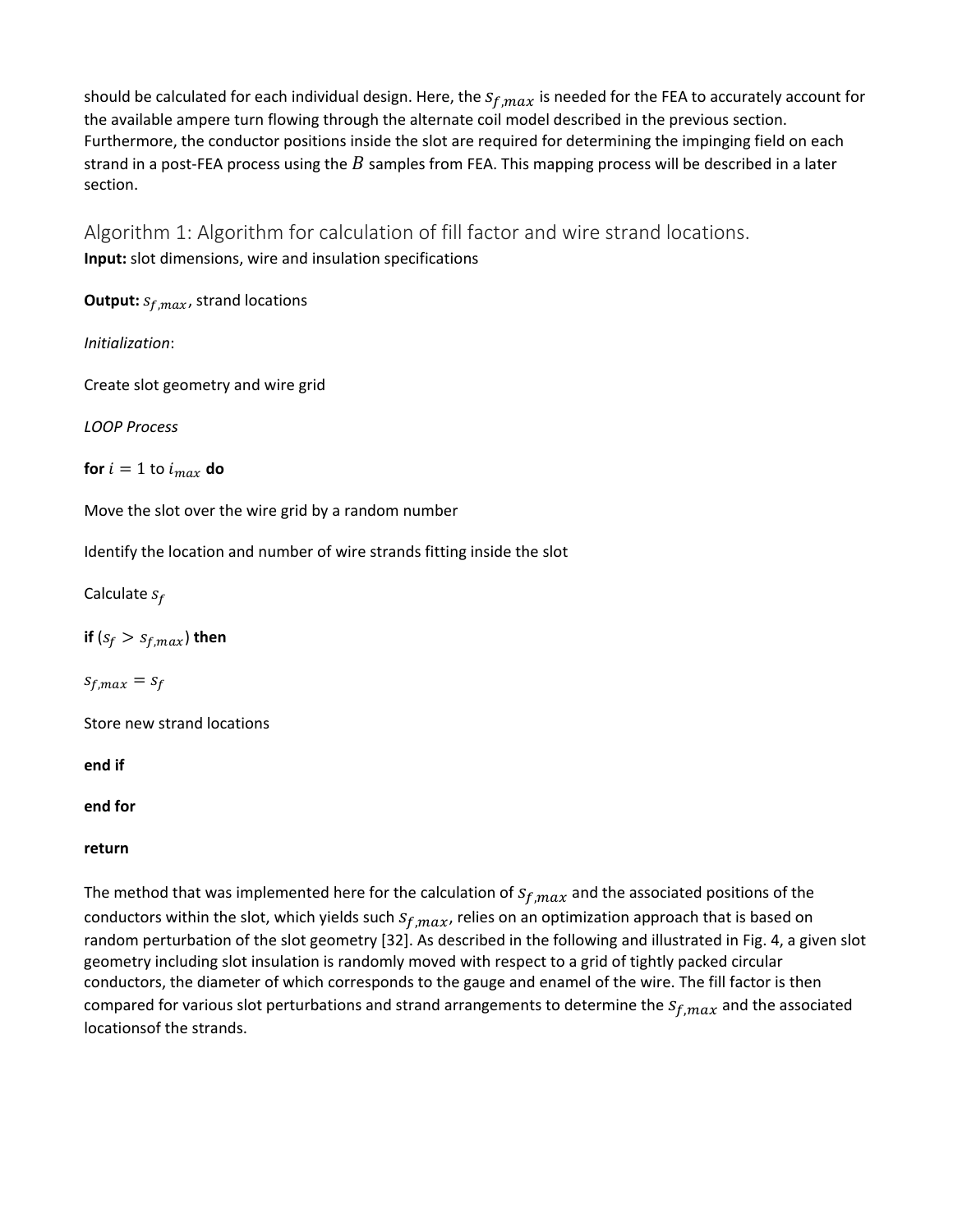

**Fig. 4.** Determination of  $s_{f,max}$  and conductor positions by moving the slot geometry over a grid of conductors.

This method is used for the determination of  $s_{f,max}$ , for example, slot geometries shown in Fig. 5(a)–(c). As can be seen in this illustration, for a given conductor diameter, the achievable  $s_{f,max}$  diminishes as the slot area decreases, which is successfully predicted by the method implemented here.



**Fig. 5.** Slot fill factor and strand positions, for example, slot geometries as the net slot area increases. (a)  $s_{f,max} = 0.47$ . (b)  $s_{f,max} = 0.51$ . (c)  $s_{f,max} = 0.53$ .

It should be pointed out that the assumption of maximum copper fill factor for any given slot dimension reduces the strand twist and transposition, and thus the variation of the impinging field across the length of the conductor.

### D. Mapping the Flux on Each Individual Strand

When the  $B$  profiles over the full fundamental cycle are obtained for each rectangular coil section, the radial and tangential components are separately used in a time harmonic analysis according to  $(1)$ . Subsequently, for each harmonic, a Delaunay triangulation method is implemented in MATLAB for interpolating the samples scattered over the slot at the points where the center of each strand conductor is located. This process is illustrated in Fig. 6 for the reconstruction surfaces of the first harmonic of the  $B$  field throughout the slot area. It should be noted that since the gap between the sampling points in the middle of the slot narrows toward the top of the slot where the leakage fields are stronger, the sampling resolution is desirably higher where it is needed.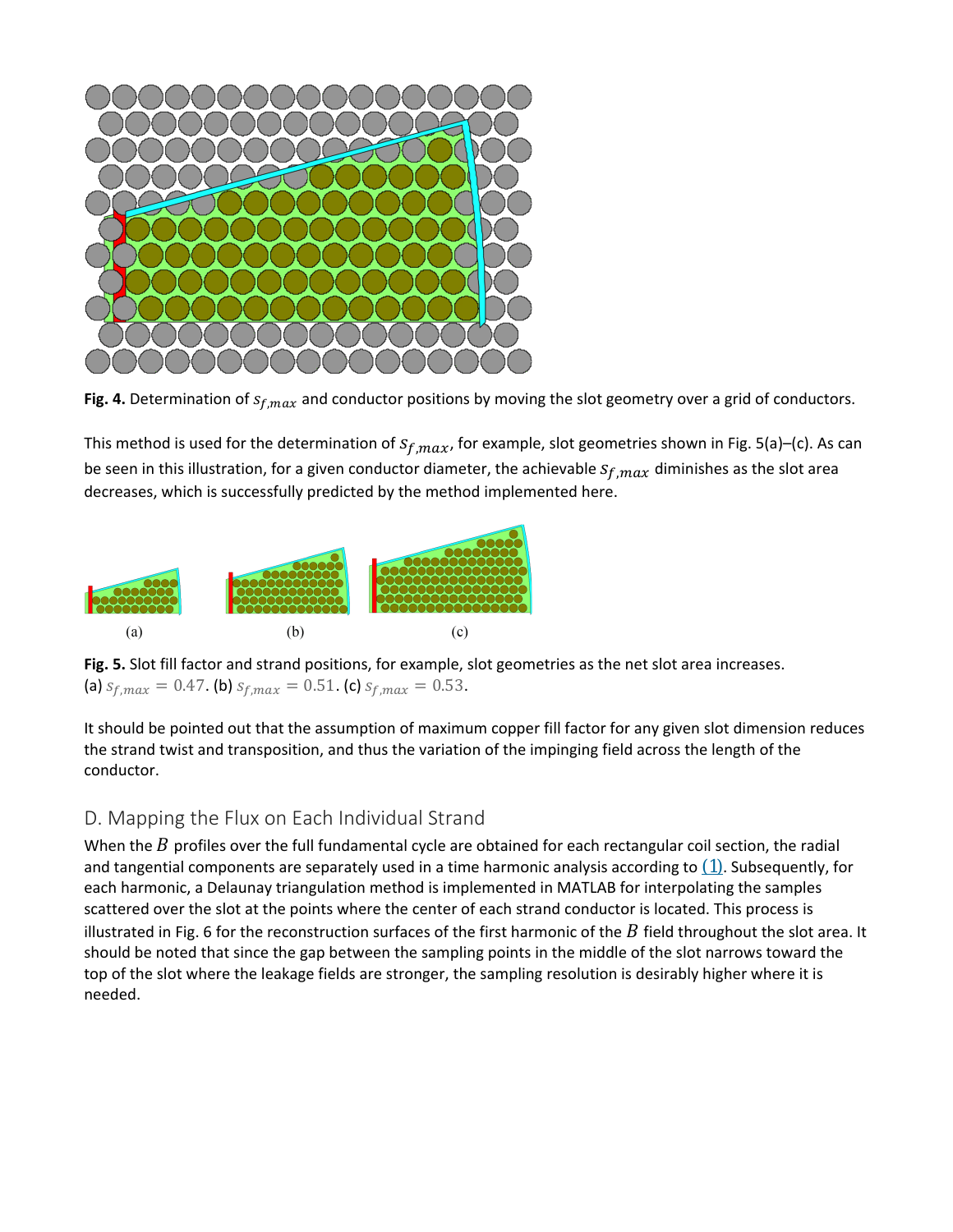

**Fig. 6.** Reconstruction of the field harmonics from the sample points using Delaunay triangulation method.

The maximum order of  $B$  harmonics that should be included in the loss analysis is design dependent. When the field values throughout the slot area are determined, using the prior information of the strand positions, the impinging field on each strand can be mapped. In Fig. 7, the mapped values of the impinging  $B$  over each strand are shown for the fundamental and the third harmonics. It can be seen once again that the magnitude of the slot leakage flux density monotonically increases for the strands that are closer to the air gap. The same trend exists for strands that are located toward the leading end of the rotor pole under motoring operation for CCW direction of rotation.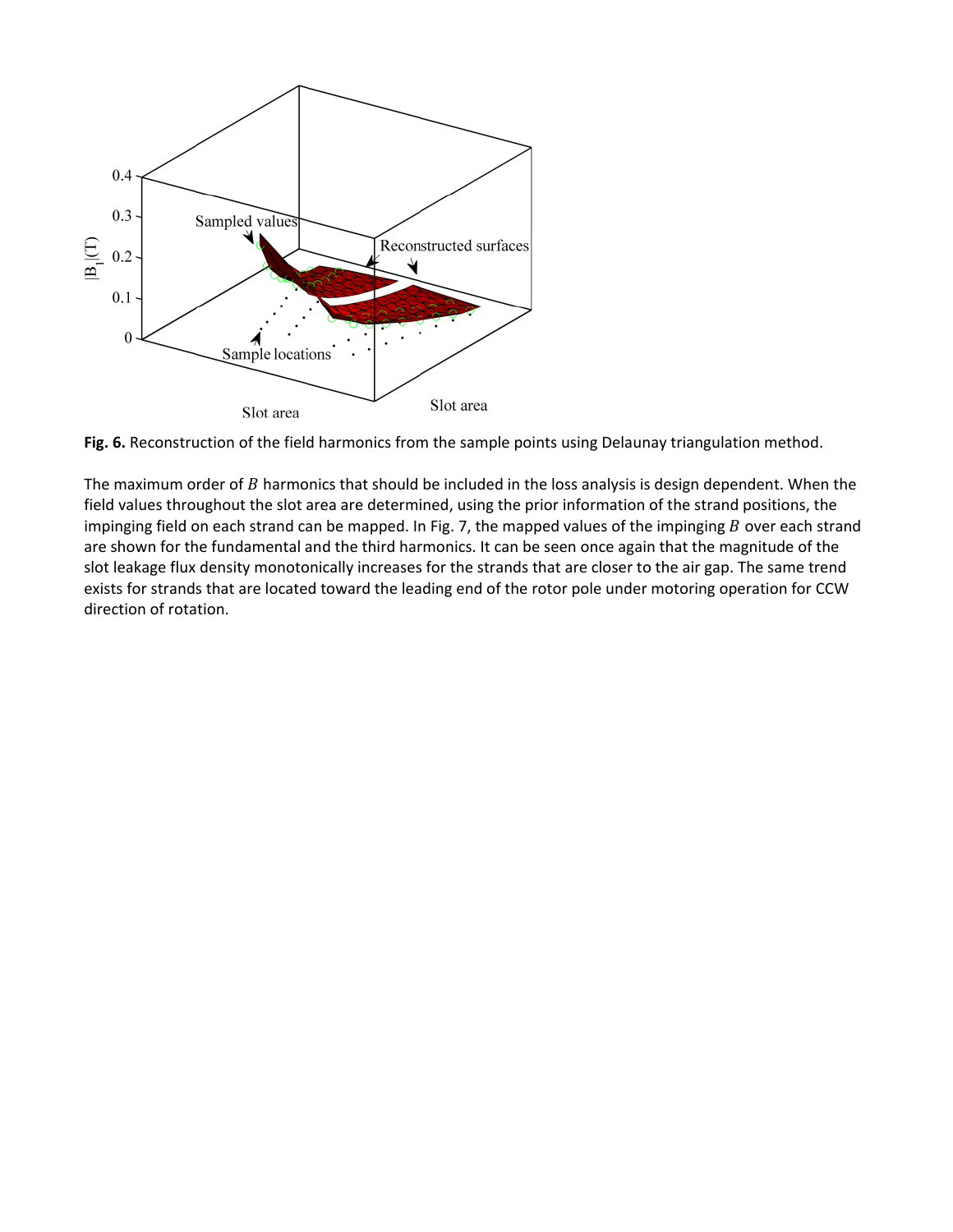



### E. Estimation of Value and Distribution of Eddy Current Losses

Upon derivation of the impinging  $|B|$  on each strand, depending on the conductor shape, the loss models given in [\(2\)](https://ieeexplore.ieee.org/document/#deqn2)[–\(5\)](https://ieeexplore.ieee.org/document/#deqn5) can be used for estimation of strand eddy current losses in the conductors at the strand level. The resultant loss values using such an analysis on a typical slot are shown in Fig. 8(a)–(f) for a wide range of loading levels.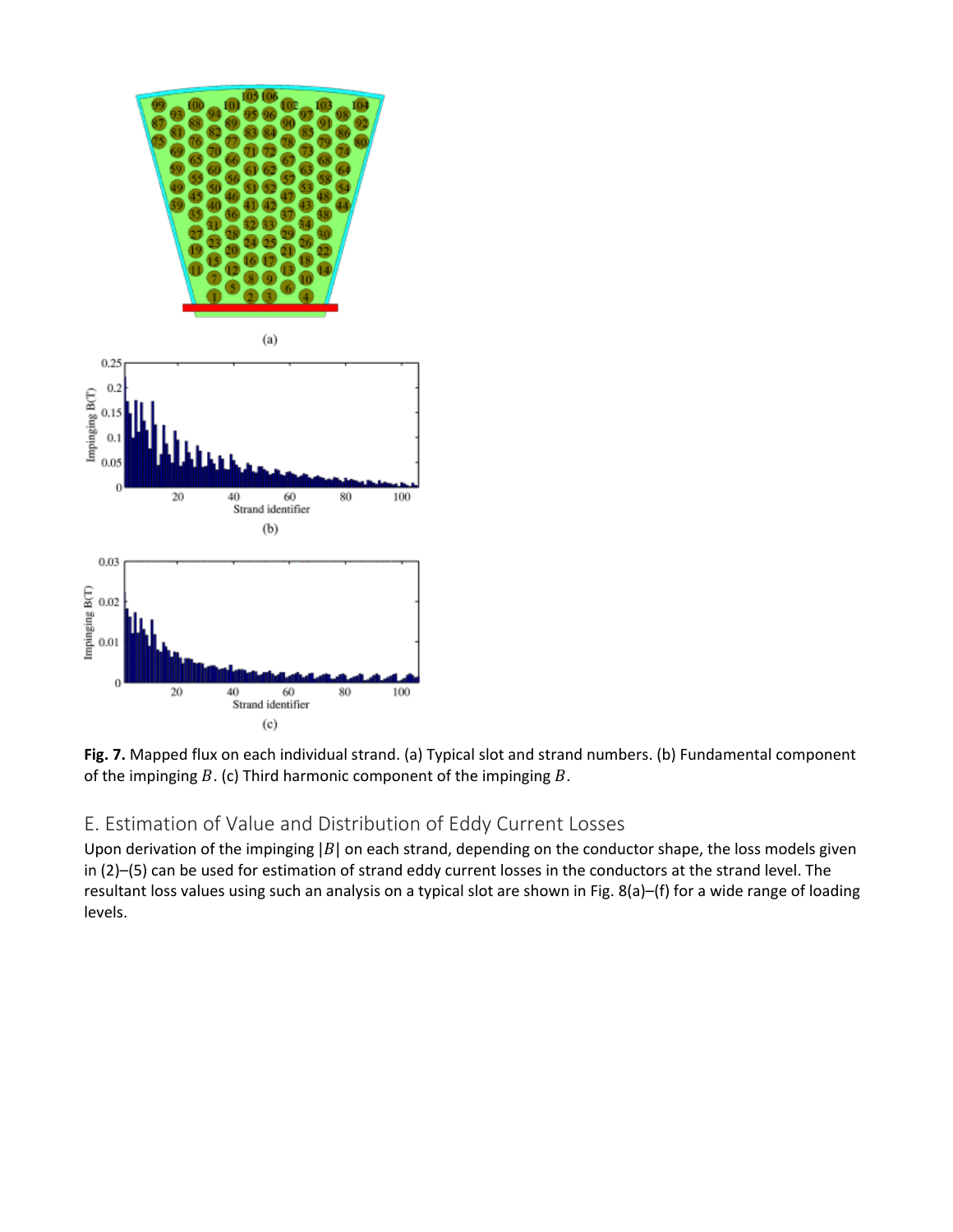

**Fig. 8.** Distribution of strand eddy current losses at different loading conditions. Note that the scales of the color-coded plots are different. (a) No load. (b) 25% load. (c) 50% load. (d) 75% load. (e) 100% load. (f) 125% load.

As can be seen in Fig. 8, using the developed method, in addition to the overall value of the eddy current losses, the distribution of such losses over each strand is obtained, which enables the incorporation of such losses into thermal analysis of the slot body that could be used in a coupled EM–thermal design optimization [2], [3].

### SECTION IV. Case-Study Analysis and Experimental Verification on 12-Slot 10- Pole Machines

The method developed here was used for the calculation of eddy current losses in a 12-slot 10-pole interior permanent magnet (IPM) machine with V-type magnet layouts, as shown in Fig. 9(a). The all-teeth-wound stator winding consists of series coils each composed of 53 turns of AWG 12.5 wires, thus reducing to negligible levels the losses associated with circulating currents, which are essentially of a 3-D nature and cannot be accounted for by 2-D models such as the one presented here. The stator winding losses including the strand eddy current losses are calculated by the developed method and the results are compared with those obtained from a TS-FEA with detailed coil modeling, as shown in Fig. 9(b).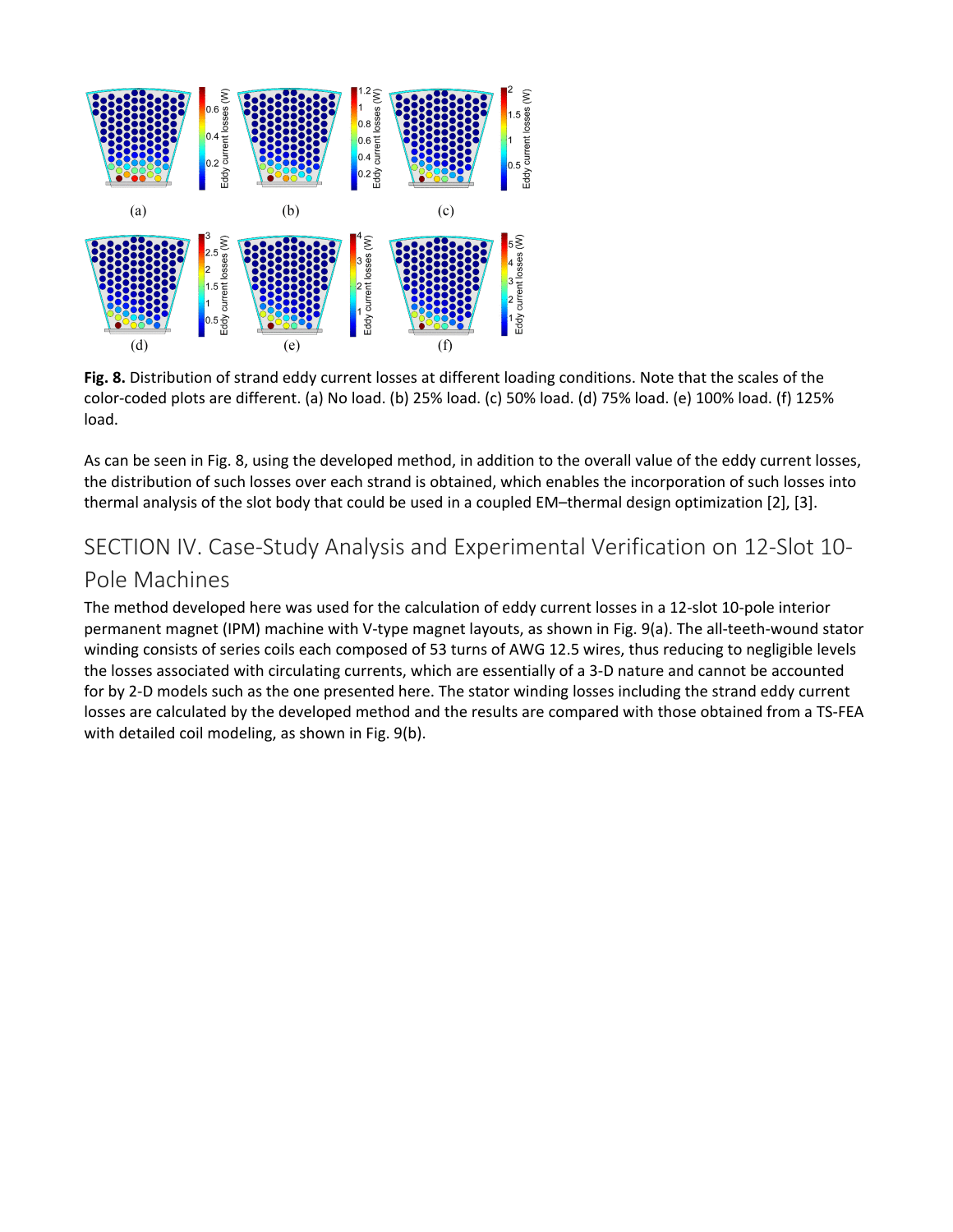

**Fig. 9.** Case-study investigation of a 10-hp generic industrial 12-slot 10-pole machine. (a) CE-FEA with flux mapping. (b) FEA with detailed coil modeling.

Three speeds of 1800, 6000, and 14 400 r/min, respectively, corresponding to excitation frequencies of 150 Hz, 500 Hz, and 1.2 kHz are considered in this study. Given the bare wire diameter  $d$  of 1.94056 mm, the skin depth  $\delta$  of the copper conductors at the assumed operating temperature of 100 ∘C is 2.2 mm at the maximum frequency of 1.2 kHz, thus rendering insignificant the ac loss component due to the skin effect. Otherwise, [\(5\)](https://ieeexplore.ieee.org/document/#deqn5) or simplified correction curves in engineering handbooks [1] can be used to account for skin effect losses.

Furthermore, since  $d/\delta < 1$ , the eddy current in the winding area could be assumed to be resistance limited, i.e., has negligible effect on the impinging field. This is illustrated in Fig. 10 for a given slot and rotor position of the case-study machine under the full-load condition. Fig. 10 compares the distributions of the flux density within the winding area, which are calculated using the proposed method and TS-FEA at the extremities of the excitation frequency. Slight differences could be attributed to the different meshing requirements between CE-FEA and TS-FEA. The field values along the slot peripheries and the current density distribution inside the conductors are also plotted in Figs. 11and 12, respectively. As could be seen in Figs. 10–12, although the current density distribution for the conductors closer to the slot top becomes non-uniform at higher frequencies, the calculated field density via CE-FEA still holds valid.



**Fig. 10.** Comparison of calculated field density within the slot area. (a) CE-FEA. (b) TS-FEA, 150 Hz. (c) TS-FEA, 1.2 kHz.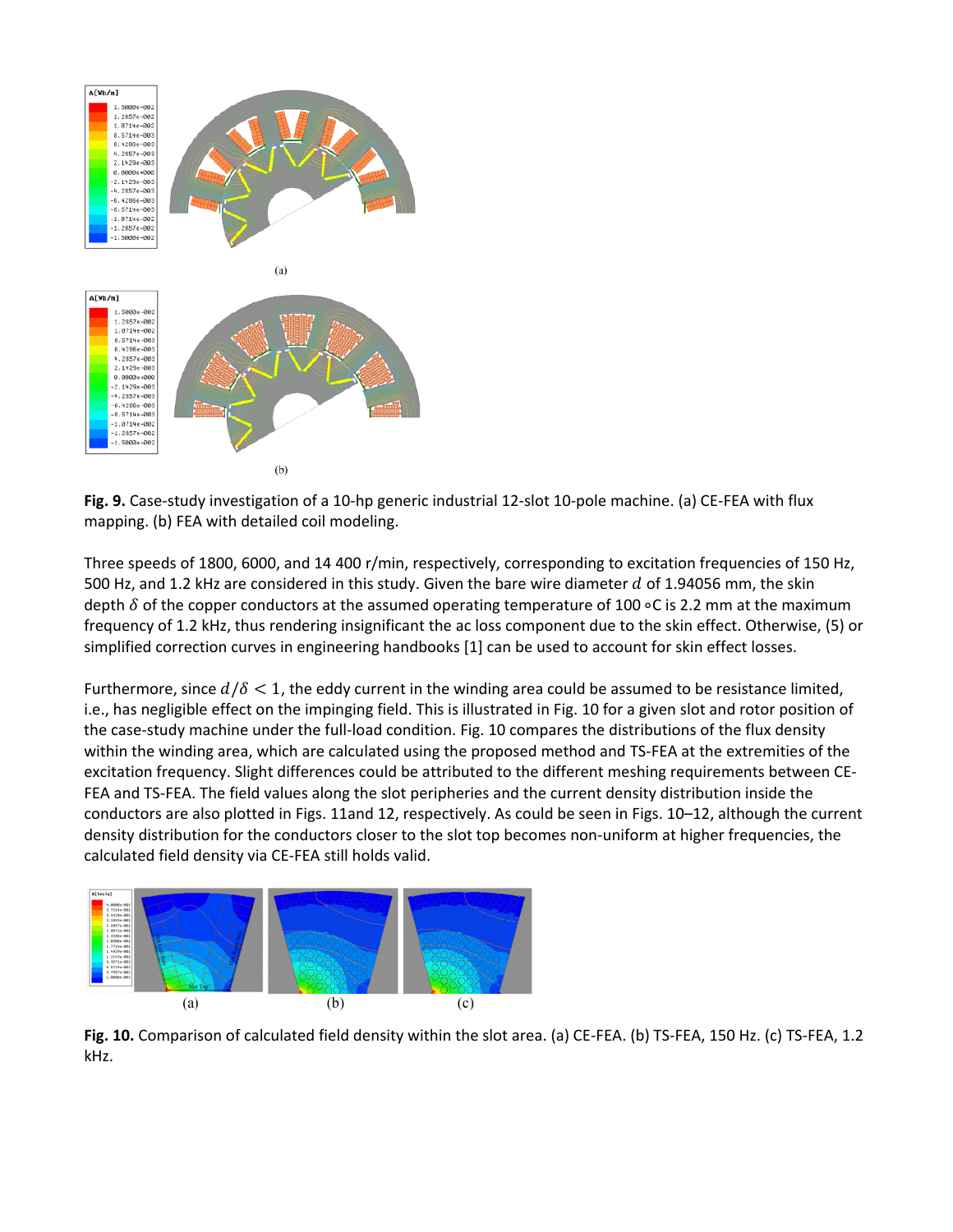

**Fig. 11.** Comparison of calculated field density along the slot peripheries. (a) Top of the slot (slot opening). (b) Left side of the slot. (c) Right side of the slot.



**Fig. 12.** Comparison of calculated current density within the slot area. (a) CE-FEA. (b) TS-FEA, 150 Hz. (c) TS-FEA, 1.2 kHz.

If  $d/\delta > 1$ , the effect of field variations on the eddy current losses could be accounted for by introducing a multiplier  $G_r$  to the losses calculated by [\(4\)](https://ieeexplore.ieee.org/document/#deqn4) [1]

$$
\begin{cases}\nG_r \approx 1 & d/\delta \Rightarrow 1 \\
G_r \approx \frac{32}{d^4/\delta} (d/\delta - 1) & d/\delta > 4 \quad (7) \\
G_r \approx (d/\delta)^{-3} & d/\delta \Rightarrow \infty\n\end{cases}
$$

In light of the above discussions, the strand eddy current losses of the case-study machine are calculated over a wide range of motor loading conditions under maximum torque per ampere control for three different speeds at a winding temperature of 100 ∘C. The results obtained from the developed method and those from the TS-FEA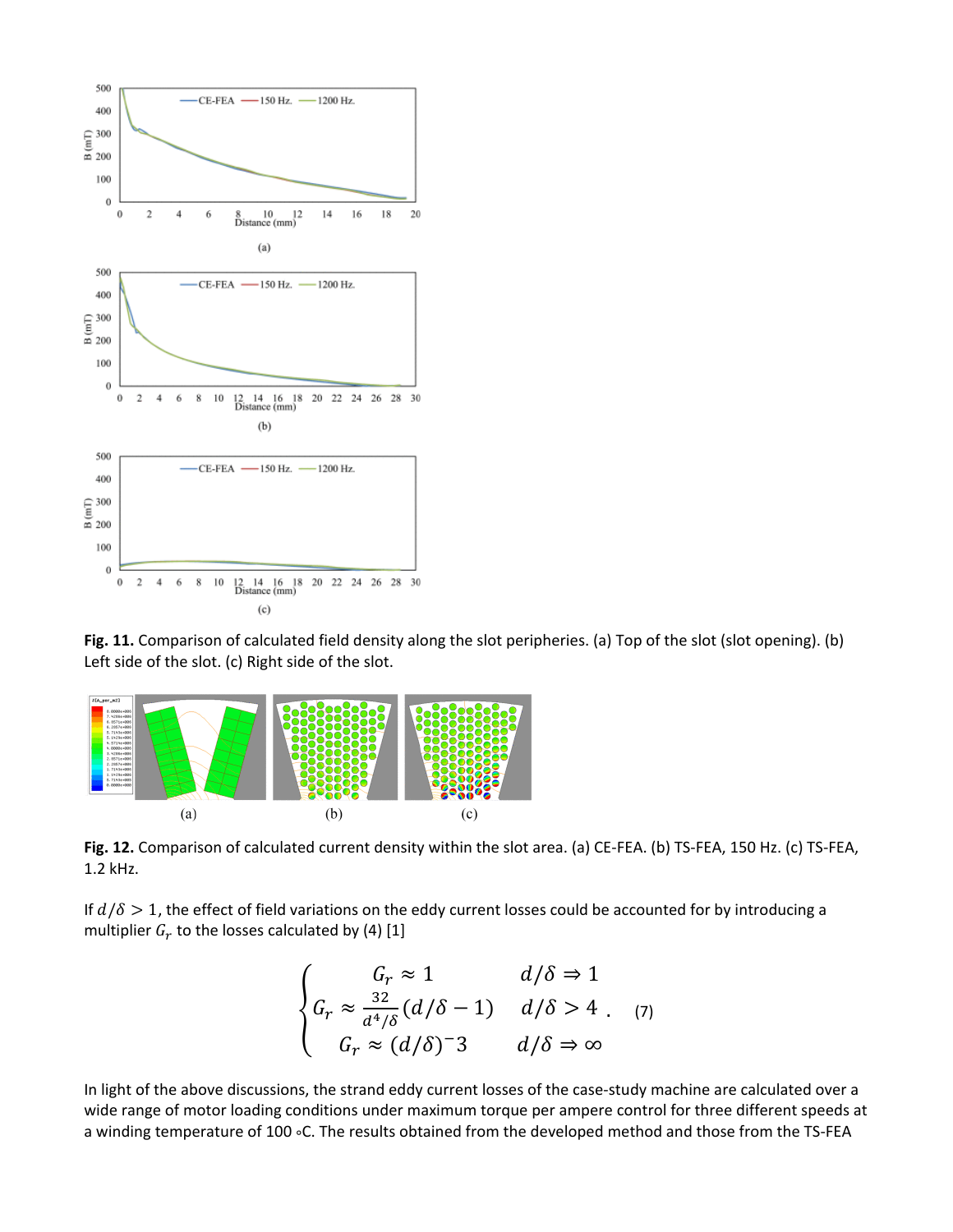with detailed coil modeling are compared in Fig. 13(a)–(c). The required computation time is less than 80 s using the proposed method as opposed to 3370 s using the detailed FEA.



**Fig. 13.** Comparison of the accuracy of the loss calculation method over a wide range of frequencies and loading conditions. (a) 150 Hz. (b) 500 Hz. (c) 1200 Hz.

The estimation error of the proposed method when compared to the detailed TS-FE model is shown in Fig. 14 for several speeds and over a wide range of loading. The error is within a reasonable range given the computational efficiency of the proposed method.



**Fig. 14.** Estimation error of the CE method of calculation of strand eddy current losses compared to the fullfledged TS-FEA with detailed coil modeling.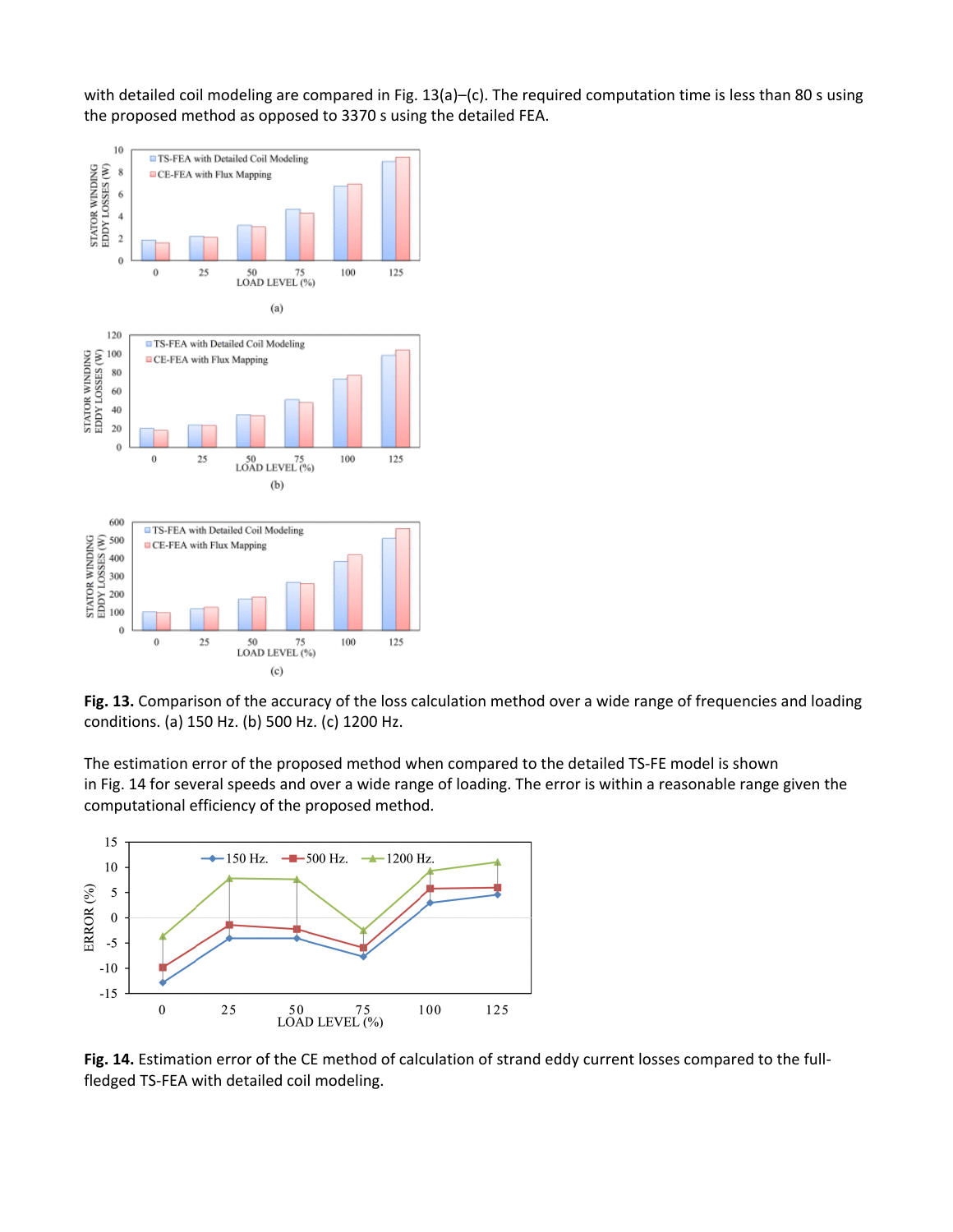The variation of the ac to dc loss ratio  $P_{ac}/P_{dc}$  due to the armature reaction under different loading levels is shown in Fig. 15. As can be seen in Fig. 15(a)–(c), strand eddy current losses constitute a larger contribution to the overall losses,  $P_{ac} = P_{dc} + P_e$ , under light load levels. The rate of increase of eddy current losses with respect to loading, which is mainly due to the elevated saturation level of the ferrous core and therefore increased leakage and fringing of flux into the slot area, is less than the rate of increase of dc copper losses  $P_{dc}$ , which is directly proportional to the current squared. This is especially true at lower frequencies as can be seen in Fig. 16. However, the eddy current losses are constantly present even at no-load conditions due to the presence of the time-varying field in the slots.







**Fig. 16.** Variation of dc ohmic losses and strand eddy current losses with respect to loading level.

The ratio of  $R_{ac}/R_{dc}$ , which is commonly used in the literature, is by definition not exposed to such large variations, and thus does not reflect them. Therefore, if the ratio of  $R_{ac}/R_{dc}$  is to be used as a figure of merit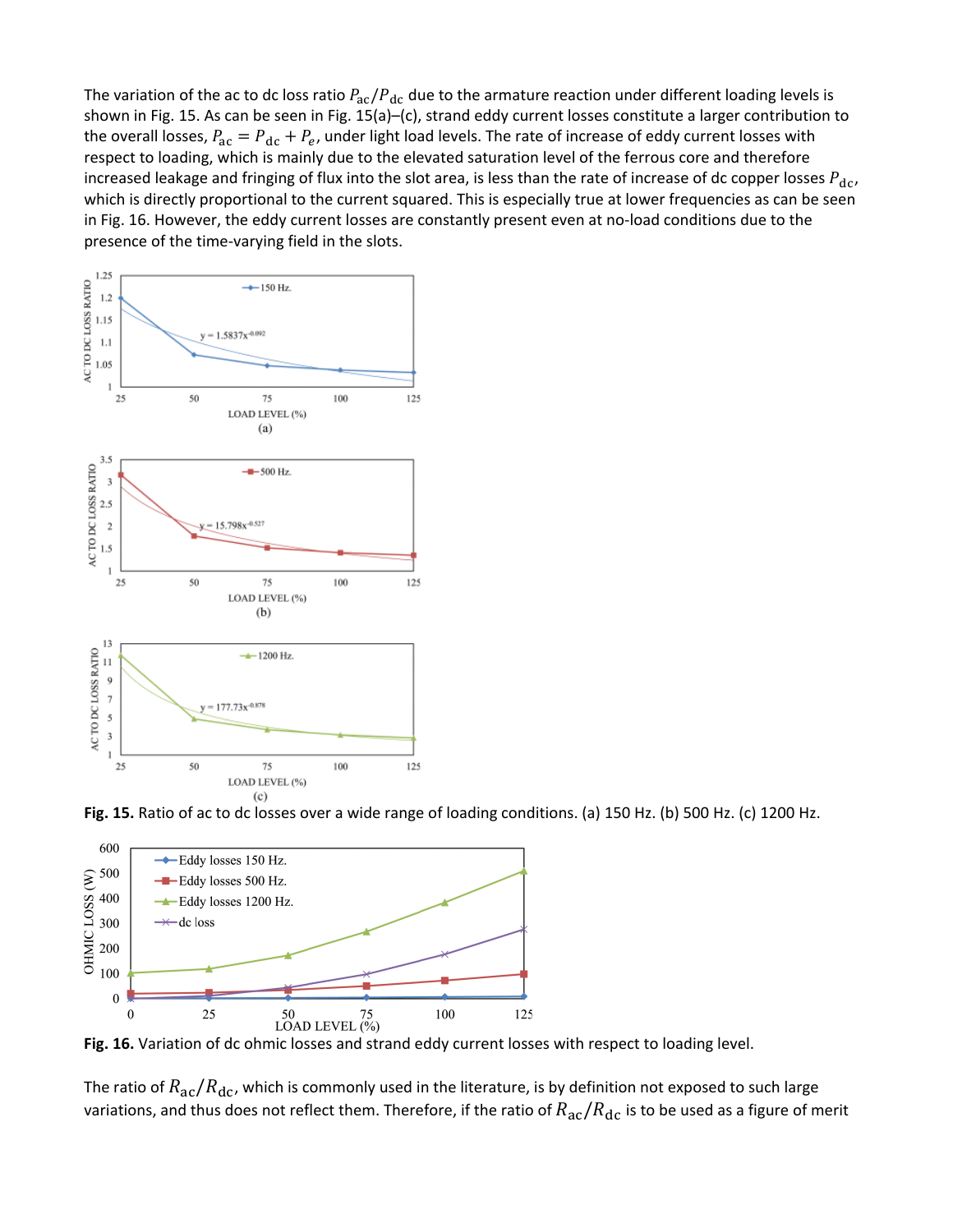for comparison of ac losses between different design solutions, it should be derived and formulated under various loading conditions [33].

Here, for experimental demonstration of variation of  $R_{ac}/R_{dc}$  with respect to frequency, and under one particular loading condition, the loss derivation method introduced in [19] is used. According to this method, several  $R_{ac}/R_{dc}$  input data points are experimentally derived taking into account the end windings and bundlelevel proximity effects, which cannot be accounted for by 2-D methods such as the one presented in this paper. The ac winding losses of a 12-slot 10-pole IPM machine were measured at different frequencies. The resultant  $R_{ac}/R_{dc}$ , which was obtained at 23 ∘C, is plotted in Fig. 17. The final winding power loss, including the effects of temperature, can be estimated using the following equation [19]:

$$
P_{\rm ac|T} = P_{\rm dc|T_0}(1 + \alpha(T - T_0)) + P_{\rm dc|T_0} \frac{\frac{R_{\rm ac}}{R_{\rm dc}|T_0} - 1}{(1 + \alpha(T - T_0))^\beta}
$$
(8)

where  $P_{\text{dc}|T_0} = 3R_{\text{dc}}|_{T_0}I_{ph,rms}^2$ ,  $\alpha$  is the temperature coefficient of resistivity for copper conductors  $\alpha =$  $3.93 \times 10^{-3} K^{-1}$ , and  $\beta < 1$  is an introduced factor that can be found by curve fitting [\(8\)](https://ieeexplore.ieee.org/document/#deqn8) into the ac copper loss data for temperature  $T$  [19]. However, as shown through the analysis of the ac losses in the previous section, an additional curve fitting is required to account for an inclusive loss estimation at different loading conditions. This additional curve fitting is beyond the scope of this paper and will be investigated in a future work.



**Fig. 17.** Experimental demonstration of variation of  $R_{ac}/R_{dc}$  for a 12-slot 10-pole machine at a winding temperature of 23 <sup>∘</sup>C.

As mentioned previously, the presented ac loss calculation method yields both the overall eddy current ac losses due to the slot leakage and fringing flux, and also the distribution of such losses within the slot. The latter can be used for thermal analysis of the design candidates in a coupled EM–thermal optimization process [2], [3].

Here, to illustrate how the inclusion of the strand eddy current losses influences the temperature distribution within the slots, the thermal performance of the case-study motor in Fig. 9 is investigated. The thermal analysis is carried out in motor-CAD, which relies on fast lumped parameter thermal models suitable for coupled thermal–EM optimizations as presented in [2]. For this purpose, a typical liquid-based cooling system with stator water jackets is considered. The coolant is water with a flow rate of 10 L/min and an inlet temperature of 40 ∘C. Two scenarios are considered for this thermal analysis based on whether the strand eddy current losses calculated using the developed method are included, or only the dc ohmic losses are taken into account. The resultant average and maximum temperatures obtained for the full-load operation under three different speeds, corresponding to excitation frequencies of 150, 500, and 1200 Hz, are listed in Tables I and II. The large discrepancies in the temperatures obtained from the two scenarios based on whether or not the strand eddy current losses are included in the thermal analysis, especially as the speed and, thus, the frequency of operation increases, should be noted.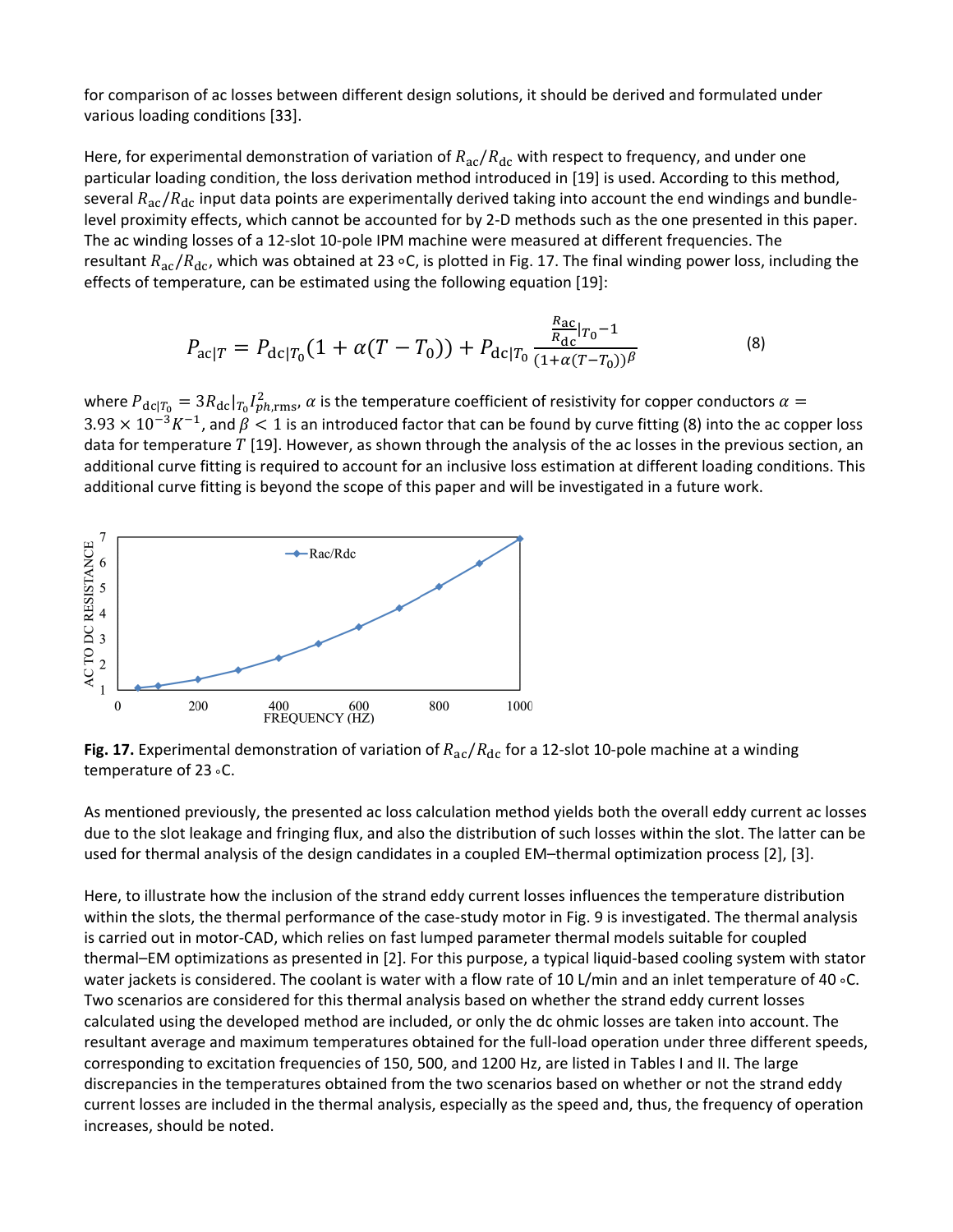| TABLE I. Winding Temperatures Based on DC Ohmic Losses Only |  |  |
|-------------------------------------------------------------|--|--|
|                                                             |  |  |

| Speed                 | Max. Temperature   Ave. Temperature |                   |
|-----------------------|-------------------------------------|-------------------|
| 1,800 r/min           | 75.8 °C                             | 47.9 $^{\circ}$ C |
| $6.000$ r/min         | 84.0 °C                             | 59.4 $\degree$ C  |
| 14,000 r/min 129.7 °C |                                     | 86.0 °C           |

**TABLE II** Winding Temperatures Including Stator Winding Strand Eddy Current Losses

| Speed                 | Max. Temperature   Ave. Temperature |                  |
|-----------------------|-------------------------------------|------------------|
| 1,800 r/min           | 77.4 $^{\circ}$ C                   | 65.3 $\degree$ C |
| 6,000 r/min           | 101.9 °C                            | 85.2 °C          |
| 14,000 r/min 200.8 °C |                                     | 162.4 °C         |

### SECTION V. Conclusion

A method was developed for the calculation of strand eddy current losses in the stator windings of electric machines, which has the following characteristics:

- 1. it is FE based to take into account the complex geometry of the machine and the effects of saturation;
- 2. it is CE and suitable for integration into large-scale design optimization algorithms;
- 3. it is applicable to any variety of machines with different combinations of stator slots and rotor pole structures;
- 4. it estimates the maximum SF factor for each design candidate based on winding specs and slot geometry;
- 5. it estimates the value of eddy current losses due to slot leakage and fringing flux effects under any loading conditions, i.e., various torque and speed operating points;
- 6. it estimates the distribution of copper losses including the eddy current losses in the slots for rigorous thermal analysis of the stator windings.

The developed loss calculation method was implemented on an FSCW 12-slot 10-pole IPM machine with relatively large slot openings. The results over a wide range of loading conditions and operating frequencies were in good agreement with those obtained from a TS-FEA with detailed coil modeling. Meanwhile, the required computation time was significantly reduced using the presented method. The distribution of the losses in this case-study machine was used for a subsequent thermal performance analysis to underscore the importance of including strand eddy losses as a major loss component in high-speed machines, even if the stator winding conductors are stranded and transposed.

Using the developed loss calculation method, it was also shown that the variations of  $P_{ac}/P_{dc}$  loss ratio with reference to the machine loading levels are not reflected in the common figure of merit represented by  $R_{ac}/R_{dc}$ resistance ratio. Thus, if the  $R_{ac}/R_{dc}$  ratio is to be used, additional treatment will be required to include the loading effects.

### ACKNOWLEDGMENT

The authors gratefully acknowledge the software support of Motor Design Ltd., and ANSYS Inc.

### **REFERENCES**

- **1.** E. Snelling, Soft Ferrites: Properties and Applications, London, U.K.:Butterworths, 1988.
- **2.** Y. Wang, D. Ionel, D. Staton, "Ultrafast steady-state multiphysics model for PM and synchronous reluctance machines", *IEEE Trans. Ind. Appl.*, vol. 51, no. 5, pp. 3639-3646, Sep./Oct. 2015.
- **3.** W. Jiang, T. Jahns, "Coupled electromagnetic-thermal analysis of electric machines including transient operation based on finite element techniques", *Proc. IEEE Energy Convers. Congr. Expo.*, pp. 4356-4363, 2013.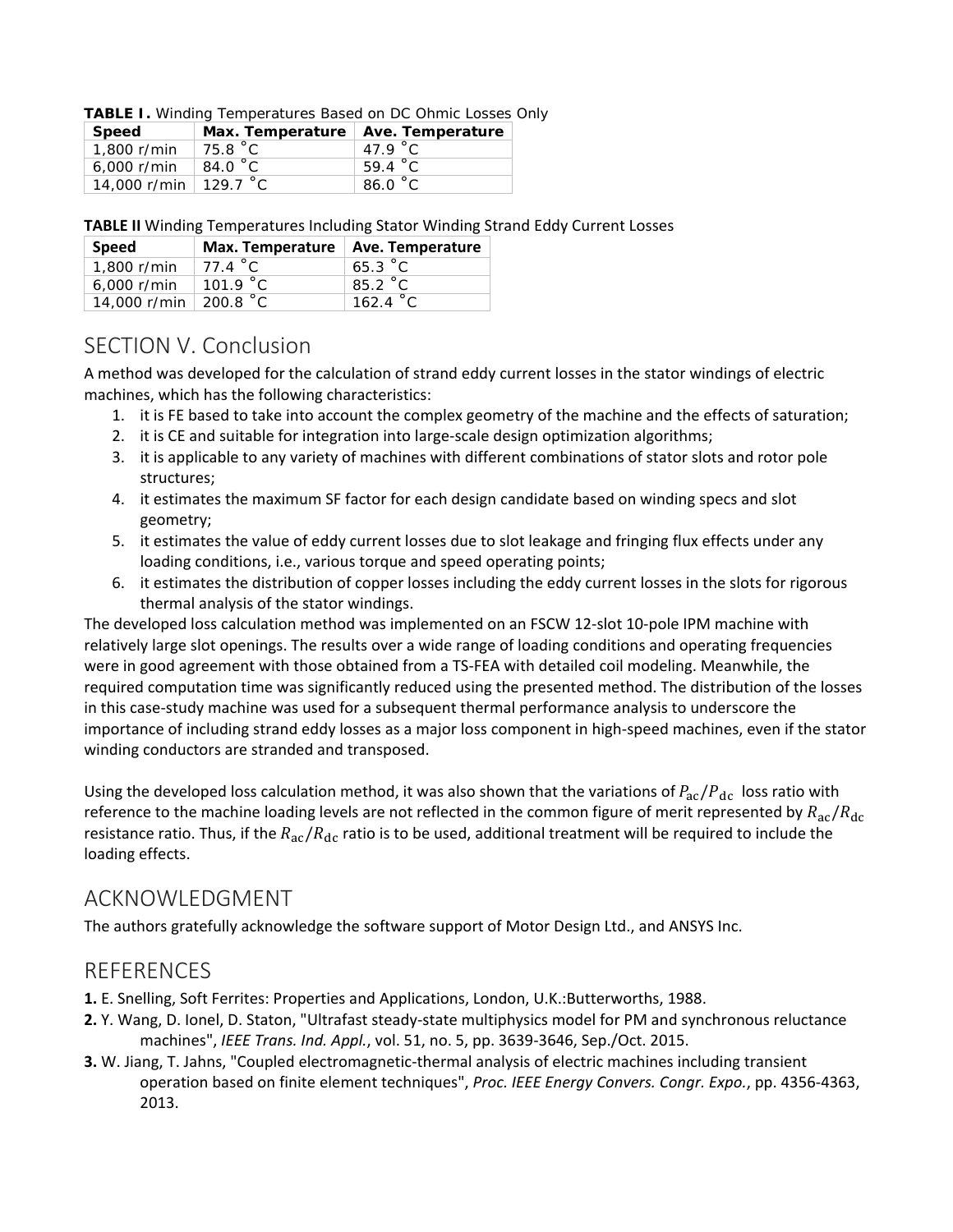- **4.** M. Popescu, D. Dorrell, "Proximity losses in the windings of high speed brushless permanent magnet AC motors with single tooth windings and parallel paths", *IEEE Trans. Magn.*, vol. 49, no. 7, pp. 3913-3916, Jul. 2013.
- **5.** L. Wu, Z. Zhu, D. Staton, M. Popescu, D. Hawkins, "Analytical model of eddy current loss in windings of permanent-magnet machines accounting for load", *IEEE Trans. Magn.*, vol. 48, no. 7, pp. 2138-2151, Jul. 2012.
- **6.** P. Reddy, T. Jahns, T. Bohn, "Modeling and analysis of proximity losses in high-speed surface permanent magnet machines with concentrated windings", *Proc. Energy Convers. Congr. Expo.*, pp. 996-1003, 2010.
- **7.** W. Zhang, T. Jahns, "Analytical 2-D slot model for predicting AC losses in bar-wound machine windings due to armature reaction", *Proc. IEEE Transp. Electrific. Conf. Expo.*, pp. 1-6, 2014.
- **8.** A. Thomas, Z. Zhu, G. Jewell, "Proximity loss study in high speed flux-switching permanent magnet machine", *IEEE Trans. Magn.*, vol. 45, no. 10, pp. 4748-4751, Oct. 2009.
- **9.** P. Reddy, Z. Zhu, S.-H. Han, T. Jahns, "Strand-level proximity losses in PM machines designed for high-speed operation", *Proc. 18th Int. Conf. Elect. Mach.*, pp. 1-6, 2008.
- **10.** Y. Amara, P. Reghem, G. Barakat, "Analytical prediction of eddy-current loss in armature windings of permanent magnet brushless AC machines", *IEEE Trans. Magn.*, vol. 46, no. 8, pp. 3481-3484, Aug. 2010.
- **11.** A. Bellara, H. Bali, R. Belfkira, Y. Amara, G. Barakat, "Analytical prediction of open-circuit eddy-current loss in series double excitation synchronous machines", *IEEE Trans. Magn.*, vol. 47, no. 9, pp. 2261-2268, Sep. 2011.
- **12.** L. Wu, Z. Zhu, "Analytical investigation of open-circuit eddy current loss in windings of PM machines", *Proc. XXth Int. Conf. Elect. Mach.*, pp. 2759-2765, 2012.
- **13.** N. A. Demerdash, H. Hamilton, "Effect of rotor asymmetry on field forms and eddy current losses in stator conductors due to radial flux", *IEEE Trans. Power App. Syst.*, vol. PAS-91, no. 5, pp. 1999-2010, Sep. 1972.
- **14.** S. Iwasaki, R. Deodhar, Y. Liu, A. Pride, Z. Zhu, J. Bremner, "Influence of PWM on the proximity loss in permanent-magnet brushless AC machines", *IEEE Trans. Ind. Appl.*, vol. 45, no. 4, pp. 1359-1367, Jul./Aug. 2009.
- **15.** A. Arkadan, R. Vyas, J. Vaidya, M. Shah, "Effect of toothless stator design and core and stator conductors eddy current losses in permanent magnet generators", *IEEE Trans. Energy Convers.*, vol. 7, no. 1, pp. 231-237, Mar. 1992.
- **16.** R.-J. Wang, M. Kamper, "Calculation of eddy current loss in axial field permanent-magnet machine with coreless stator", *IEEE Trans. Energy Convers.*, vol. 19, no. 3, pp. 532-538, Sep. 2004.
- **17.** P. Mellor, R. Wrobel, D. Salt, A. Griffo, "Experimental and analytical determination of proximity losses in a high-speed PM machine", *Proc. IEEE Energy Convers. Congr. Expo.*, pp. 3504-3511, 2013.
- **18.** R. Wrobel, J. Goss, A. Mlot, P. Mellor, "Design considerations of a brushless open-slot radial-flux PM hub motor", *IEEE Trans. Ind. Appl.*, vol. 50, no. 3, pp. 1757-1767, May/Jun. 2014.
- **19.** R. Wrobel, D. Salt, A. Griffo, N. Simpson, P. Mellor, "Derivation and scaling of AC copper loss in thermal modeling of electrical machines", *IEEE Trans. Ind. Electron.*, vol. 61, no. 8, pp. 4412-4420, Aug. 2014.
- **20.** A. Fatemi, D. M. Ionel, N. A. O. Demerdash, D. A. Staton, R. Wrobel, Y. C. Chong, "A computationally efficient method for calculation of strand eddy current losses in electric machines", *Proc. IEEE Energy Convers. Congr. Expo.*, pp. 1-8, 2016.
- **21.** P. Reddy, T. Jahns, T. Bohn, "Transposition effects on bundle proximity losses in high-speed PM machines", *Proc. IEEE Energy Convers. Congr. Expo.*, pp. 1919-1926, 2009.
- **22.** M. van der Geest, H. Polinder, J. A. Ferreira, D. Zeilstra, "Current sharing analysis of parallel strands in lowvoltage high-speed machines", *IEEE Trans. Ind. Electron.*, vol. 61, no. 6, pp. 3064-3070, Jun. 2014.
- **23.** G. Y. Sizov, P. Zhang, D. M. Ionel, N. A. O. Demerdash, M. Rosu, "Automated multi-objective design optimization of PM AC machines using computationally efficient FEA and differential evolution", *IEEE Trans. Ind. Appl.*, vol. 49, no. 5, pp. 2086-2096, Sep./Oct. 2013.
- **24.** A. Fatemi, N. A. O. Demerdash, T. W. Nehl, D. M. Ionel, "Large-scale design optimization of PM machines over a target operating cycle", *IEEE Trans. Ind. Appl.*, vol. 52, no. 5, pp. 3772-3782, Sep./Oct. 2016.